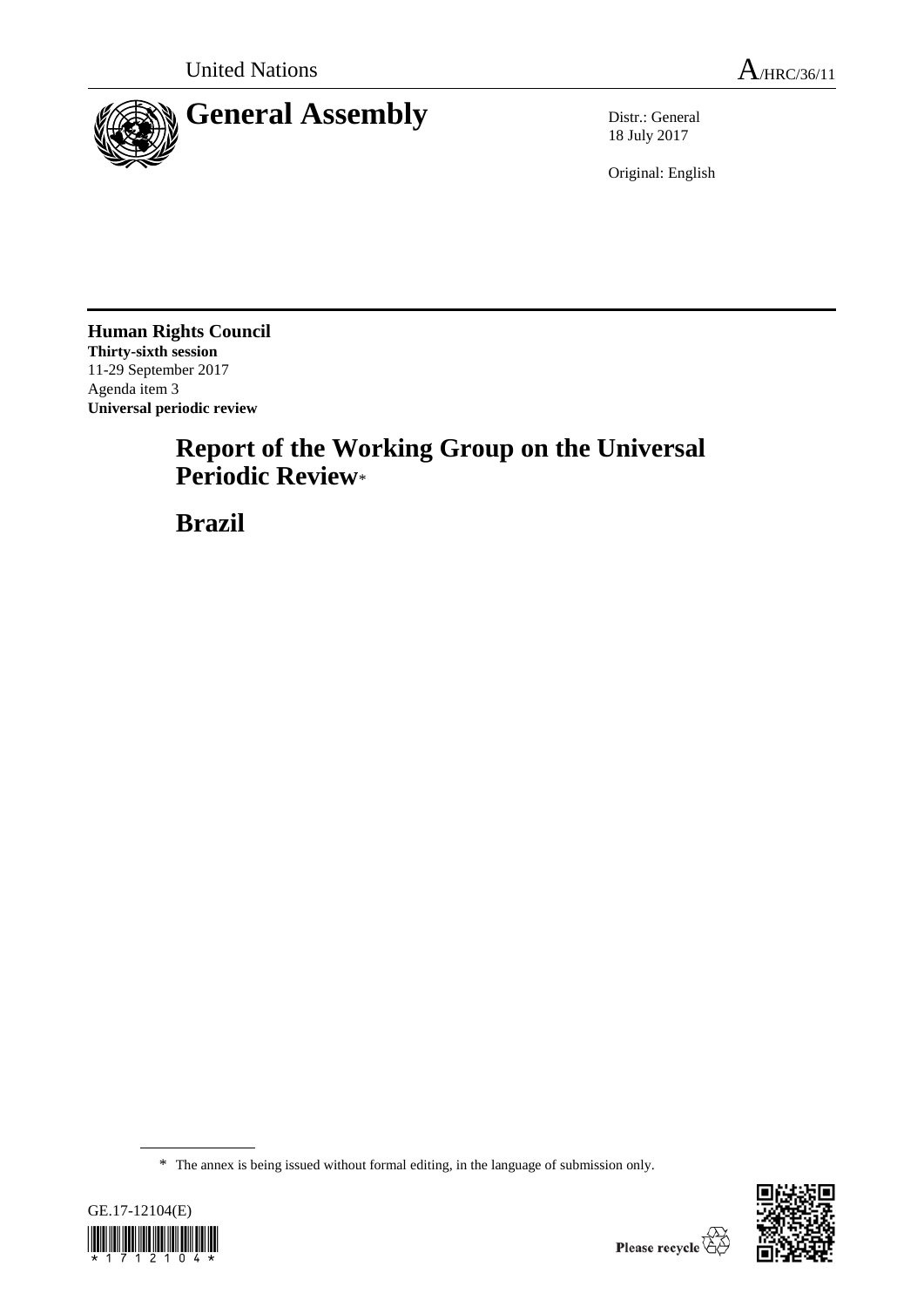# **Introduction**

1. The Working Group on the Universal Periodic Review, established in accordance with Human Rights Council resolution 5/1, held its twenty-seventh session from 1 to 12 May 2017. The review of Brazil was held at the 9th meeting, on 5 May 2017. The delegation of Brazil was headed by Luislinda Dias de Valois Santos, Minister of Human Rights. At its 14th meeting, held on 9 May 2017, the Working Group adopted the report on Brazil.

2. On 13 February 2017, the Human Rights Council selected the following group of rapporteurs (troika) to facilitate the review of Brazil: Botswana, El Salvador and Kyrgyzstan.

3. In accordance with paragraph 15 of the annex to Human Rights Council resolution 5/1 and paragraph 5 of the annex to Council resolution 16/21, the following documents were issued for the review of Brazil:

(a) A national report submitted/written presentation made in accordance with paragraph 15 (a) (A/HRC/WG.6/27/BRA/1);

(b) A compilation prepared by the Office of the United Nations High Commissioner for Human Rights (OHCHR) in accordance with paragraph 15 (b) (A/HRC/WG.6/27/BRA/2);

(c) A summary prepared by OHCHR in accordance with paragraph 15 (c) (A/HRC/WG.6/27/BRA/3).

4. A list of questions prepared in advance by Belgium, Czechia, Germany, Mexico, the Netherlands, Slovenia, Spain, Sweden, Switzerland and the United Kingdom of Great Britain and Northern Ireland was transmitted to Brazil through the troika. These questions are available on the extranet of the universal periodic review.

## **I. Summary of the proceedings of the review process**

#### **A. Presentation by the State under review**

5. The delegation of the State under review engaged in the twenty-seventh session of the Working Group on the Universal Periodic Review in a spirit of constructive dialogue. It considered the universal periodic review a dynamic exercise, and reaffirmed its commitment to working closely with government and non-governmental partners to fully implement the recommendations.

6. It stated that Brazil was going through a challenging period that imposed short-term sacrifices and that required structural reforms, which were vital to generate jobs and ensure equal opportunities for all, in full respect for human rights. In view of the gravity of the economic crisis inherited by the Government, Brazil had approved a constitutional amendment aimed at balancing public finances while preserving Brazilian social programmes. Without that adjustment, persistent fiscal imbalances could lead to a vicious cycle of low growth, high inflation and chronic unemployment, undermining the ability of the State to finance public policies that benefited the poor and vulnerable groups.

7. Faced with rapid changes in the demographic profile of Brazilian society, the Government sought to guarantee the long-term sustainability of the social security system. In doing so, it was committed to respecting acquired rights and ensuring transitional rules. The labour reform, in turn, was aimed at promoting investment and job creation. These were reforms that were being debated extensively and democratically in the National Congress.

8. Concerning adequate housing, the My House, My Life programme had been expanded. It was aimed at reducing the country's housing deficit by financing low-income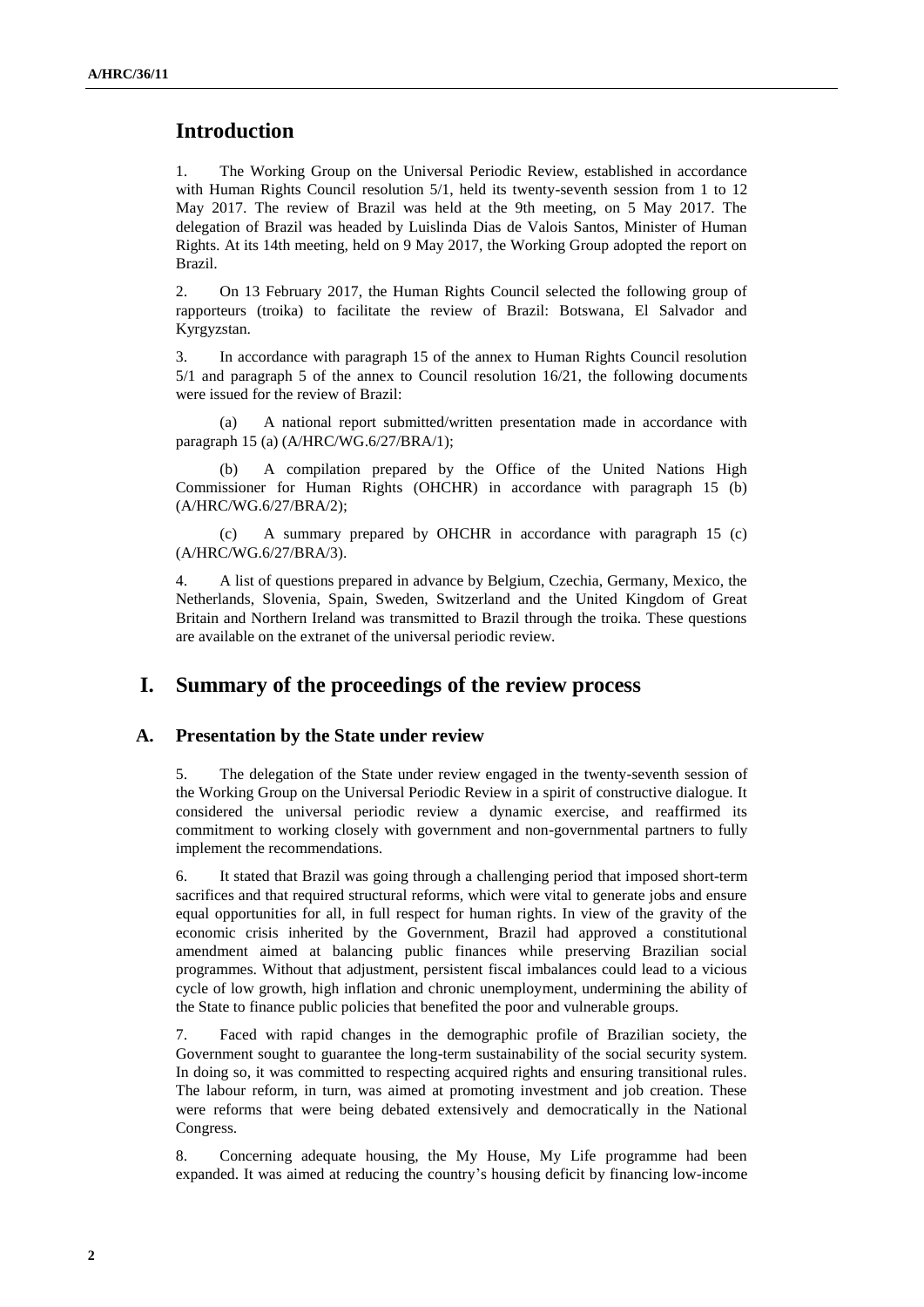families' purchase of their first property. The properties financed under the programme complied with sanitation, safety and accessibility guidelines.

9. Brazil considered that popular participation was one of the pillars of democracy and the rule of law. That was the logic underlying the tradition of thematic conferences promoting participation in public policies. Brazil had held its twelfth National Conference on Human Rights in 2016, in addition to a series of other sectoral conferences.

10. Following a voluntary commitment made in the first cycle of the universal periodic review, the use of social indicators had allowed better monitoring and evaluation of public policies, becoming a concrete tool for the progressive realization of human rights, through the National System of Human Rights Indicators. In addition, the Government remained committed to the implementation of the third National Human Rights Plan, in force since 2009. In 2013, the National Observatory for Human Rights had been launched. It made information about the implementation of the National Human Rights Plan available for monitoring, by both government agencies and civil society, through an online platform.

11. Brazil reiterated its commitment at the highest level to fighting discrimination of any kind. In that regard, 20 per cent of vacancies in civil service examinations at the federal level were reserved for Afro-Brazilians. In universities and technical schools, 50 per cent of vacancies were allocated to students from public secondary schools, with the distribution of vacancies between Afro-Brazilians and indigenous people based on the proportion of such groups in each community. The Living Youth programme included preventive actions that promoted a sense of belonging and autonomy, besides countering violence. An affirmative action programme concerning members of the judiciary had also been proposed.

12. The delegation reiterated its condemnation of violence against indigenous peoples. It emphasized that the Integrated Plan for the Implementation of the National Policy for the Territorial and Environmental Management of Indigenous Lands sought to ensure indigenous occupation and management of indigenous peoples' lands. There were 462 indigenous lands already demarcated, besides other ongoing demarcation processes. The Government of Brazil was also committed to conducting consultations, in accordance with the International Labour Organization (ILO) Indigenous and Tribal Peoples Convention, 1989 (No. 169). The São Luiz hydroelectric project on the Tapajós river was a case in point.

13. With regard to public safety and the justice system, in addition to strengthening long-term preventive measures, such as education, income distribution and incomegeneration programmes, Brazil was committed to ensuring that the fight against crime was carried out with respect for human rights, as reflected in the National Security Plan. Brazil had invested in training police forces, guaranteeing access to justice, strengthening public defenders, and fighting impunity in cases of excessive use of force. It was also worth mentioning initiatives by both the Public Prosecutor's Office and the police forces, aimed at prioritizing investigation as opposed to repression.

14. In addition to cooperating with the states of Brazil to expand prison vacancies as a way to fight overcrowding, the Federal Government had encouraged alternative penalties for minor offences, as a way of reducing the incarceration rates. In addition, special task forces, in coordination with the Public Defender's Office, had been established to assess the situation of prisoners willing to return to family life. The Custody Hearings Promotion Programme had led to a 50 per cent reduction in provisional detentions.

15. In 2013, in compliance with the Optional Protocol to the Convention against Torture and Other Cruel, Inhuman or Degrading Treatment or Punishment, Brazil had established the National System to Prevent and Fight Torture, which comprised an independent body composed of 11 experts, with legal competence to inspect places of detention. The relevant committee had already carried out unannounced visits to more than 50 places of detention in 11 states.

16. The Government of Brazil had regulated the Programme for the Protection of Human Rights Defenders, which was currently handling about 400 cases. In addition to immediate protection of their physical integrity, the programme sought to mobilize public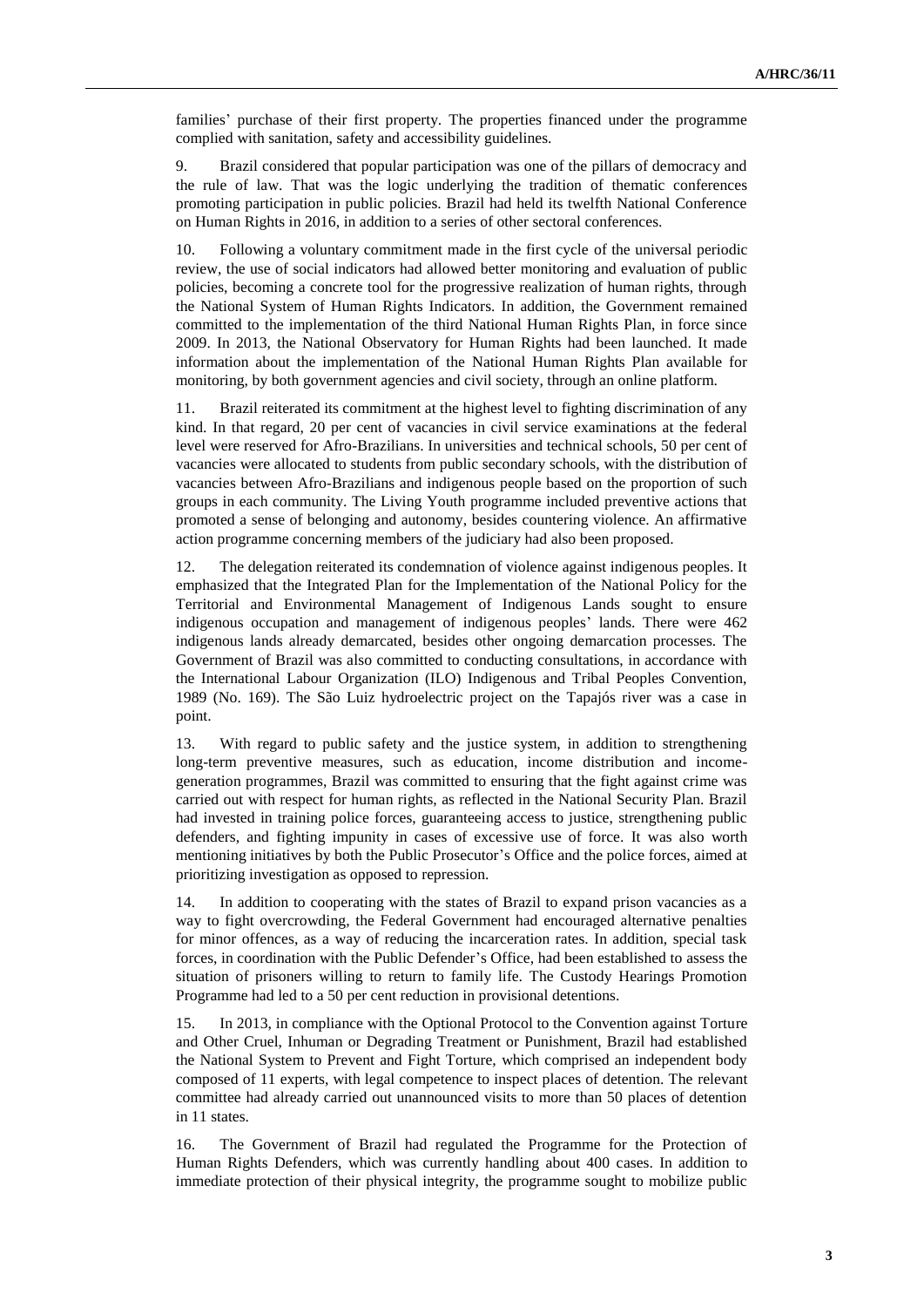agencies to investigate and prevent violations. When the states did not have a framework for protection, the Federal Government included defenders in its programme.

17. The National Truth Commission had acknowledged deaths and enforced disappearances perpetrated in the past, having located 33 bodies, besides identifying State actors as perpetrators of violations. Its report presented 29 recommendations, focused mainly on research and on redress actions, as well as on non-recurrence.

18. The 2014 Fédération internationale de football association (FIFA) World Cup and the 2016 Olympic Games and Paralympic Games had been held in Brazil without incidents and had left a significant legacy. Specific policies to protect the rights of children and adolescents and to fight racism in the context of such events had been put in place.

#### **B. Interactive dialogue and responses by the State under review**

19. During the interactive dialogue, 103 delegations made statements. Recommendations made during the dialogue are to be found in section II of the present report.

20. Montenegro asked for information on policies to eliminate violence against children, and on legislation to prohibit discrimination and violence based on sexual orientation and gender identity.

21. Morocco welcomed the national policies of Brazil on primary care, child malnutrition and mortality, gender equality in employment, and participation of women in public affairs.

22. Mozambique congratulated Brazil on the implementation of social programmes to reduce extreme poverty and on progress in the prevention of racial discrimination and in minorities' status.

23. Myanmar welcomed the efforts of Brazil to advance the rights of persons with disabilities, including the National Plan on the Rights of Persons with Disabilities in 2011.

24. Namibia applauded Brazil for its national programmes aimed at improving the living standards of its vulnerable populations, such as Afro-Brazilians and indigenous peoples.

25. Nepal appreciated the progress made by Brazil on reduction of poverty, promotion of social equality, the health sector, combating violence against women and the fight against modern slavery.

26. The Netherlands regretted to note a lack of progress in corporate social responsibility, especially in the Amazon regions, and continuing attacks against journalists and human rights defenders.

27. Nicaragua welcomed the progress by Brazil on human rights since its last universal periodic review.

28. Norway commended efforts in reducing poverty, combating slave labour and enhancing women's rights and the rights of lesbian, gay, bisexual and transgender persons, but expressed concern at the situation of indigenous peoples.

29. Pakistan commended the development of the National System of Human Rights Indicators, the promotion of racial equality, access to justice and programmes on education, health and nutrition.

30. Paraguay welcomed the commitment by Brazil to the international human rights system and the ratification of a significant number of human rights instruments.

31. Peru underlined the progress made by Brazil in the fight against poverty, and affirmative action for an increased presence of Afro-Brazilians in the public administration.

32. The Philippines lauded poverty alleviation programmes, achievements in gender equality and the increased presence of women in the labour market.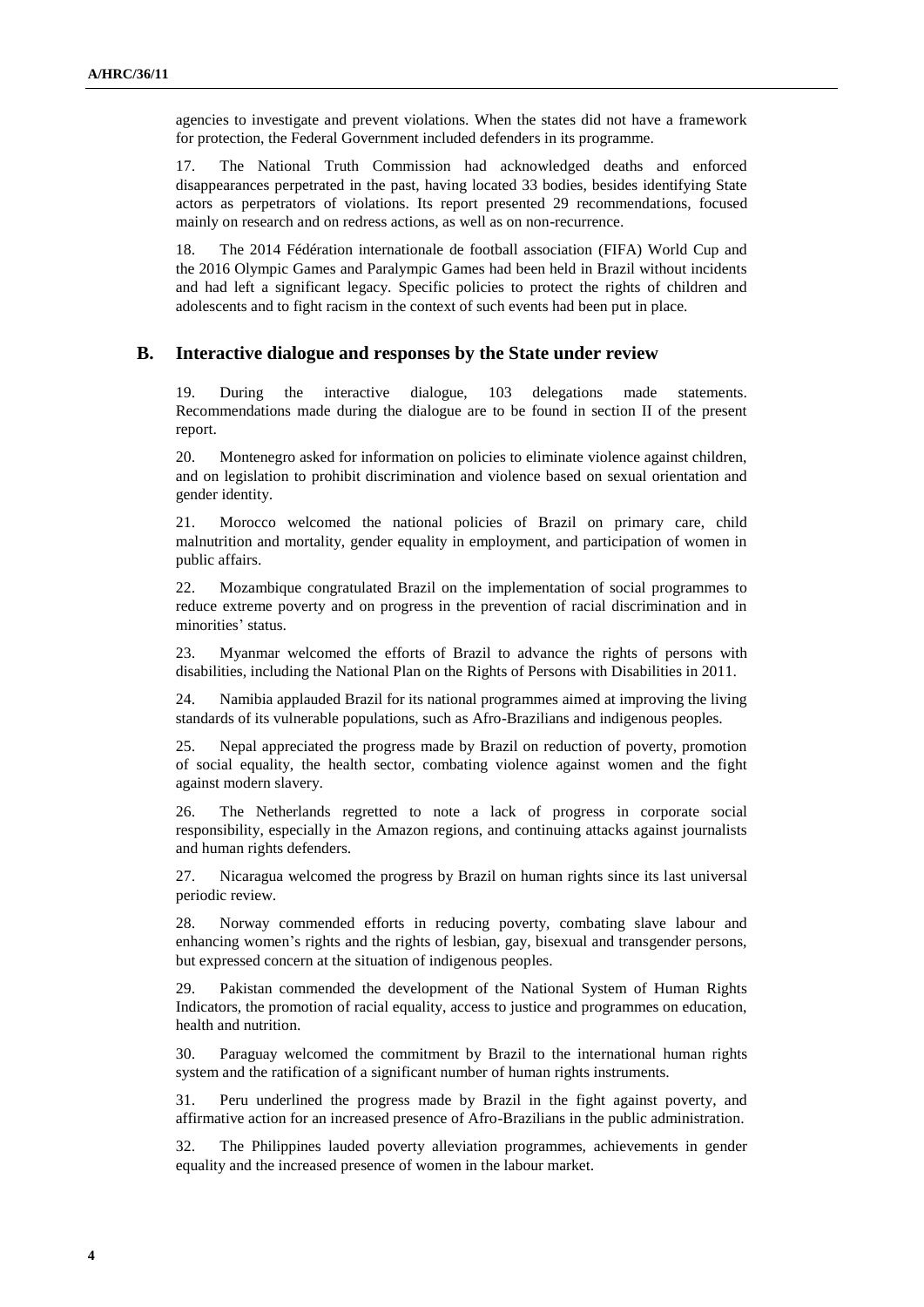33. Poland acknowledged the accomplishments of Brazil in reducing poverty, in improving access to education, and in health care, and efforts to eradicate slave and child labour.

34. Portugal noted that in 2015 Brazil had organized a seminar on human rights for the lusophone countries. Portugal welcomed the National System of Human Rights Indicators, and efforts to improve the situation of persons with disabilities.

35. The Republic of Korea noted that Brazil had met most of the health targets in the Millennium Development Goals and had strengthened the mandate of its National Human Rights Council.

36. The Republic of Moldova encouraged Brazil to continue efforts in advancing indigenous peoples' rights, to protect indigenous lands and heritage and to fight discrimination and violence against indigenous peoples.

37. The Russian Federation praised the achievements of Brazil in fighting gender, racial, ethnic and other forms of discrimination, but noted that indigenous peoples remained among the most vulnerable groups in the population.

38. While noting the progress made in combating racial discrimination and violence against women, Rwanda encouraged Brazil to enhance those efforts.

39. Senegal expressed satisfaction in regard to the reduction of extreme poverty, programmes to access housing, and the national plan of action for women for 2013-2015.

40. Serbia encouraged Brazil to continue combating torture and ill-treatment, reducing overcrowding in penitentiary institutions and giving greater emphasis to foster-care programmes for minors.

41. Sierra Leone noted the national plans on education, on combating sexual violence against children and on sustainable development. It encouraged Brazil to further protect the rights of persons of African descent and the rights of its indigenous communities.

42. Singapore commended Brazil for progress in reducing poverty, in promoting gender equality and empowering women and in promoting sustainable development.

43. Slovakia noted legislative changes to tackle the excessive use of force by law enforcement officials and the National Programme for the Protection of Human Rights Defenders.

44. Slovenia noted the establishment of institutions with specialized services for victims of domestic violence, and the adoption of the National Policy on Alternative Punishment.

45. South Africa noted the efforts made by Brazil to reduce poverty and to promote equality through affirmative action for Afro-Brazilians.

46. Spain noted the efforts made by Brazil to reduce poverty and social inequality and to promote the rights of persons with disabilities. It noted the persistence of violence against women.

47. Sri Lanka noted the progress made in combating extreme poverty and promoting social equality, improving access to health care, reducing infant mortality and promoting gender equality.

48. The State of Palestine noted the efforts made by Brazil to protect the rights of persons with disabilities and of human rights defenders. It encouraged Brazil to ensure that the National Human Rights Council was in compliance with the principles relating to the status of national institutions for the promotion and protection of human rights (the Paris Principles).

49. The Sudan commended Brazil for its efforts in reducing poverty and infant mortality, promoting the rights of persons with disabilities and ensuring access to adequate housing.

50. Sweden noted the overcrowding in prisons, the large number of child brides and an increase in violence against lesbian, gay, bisexual, transgender and intersex persons.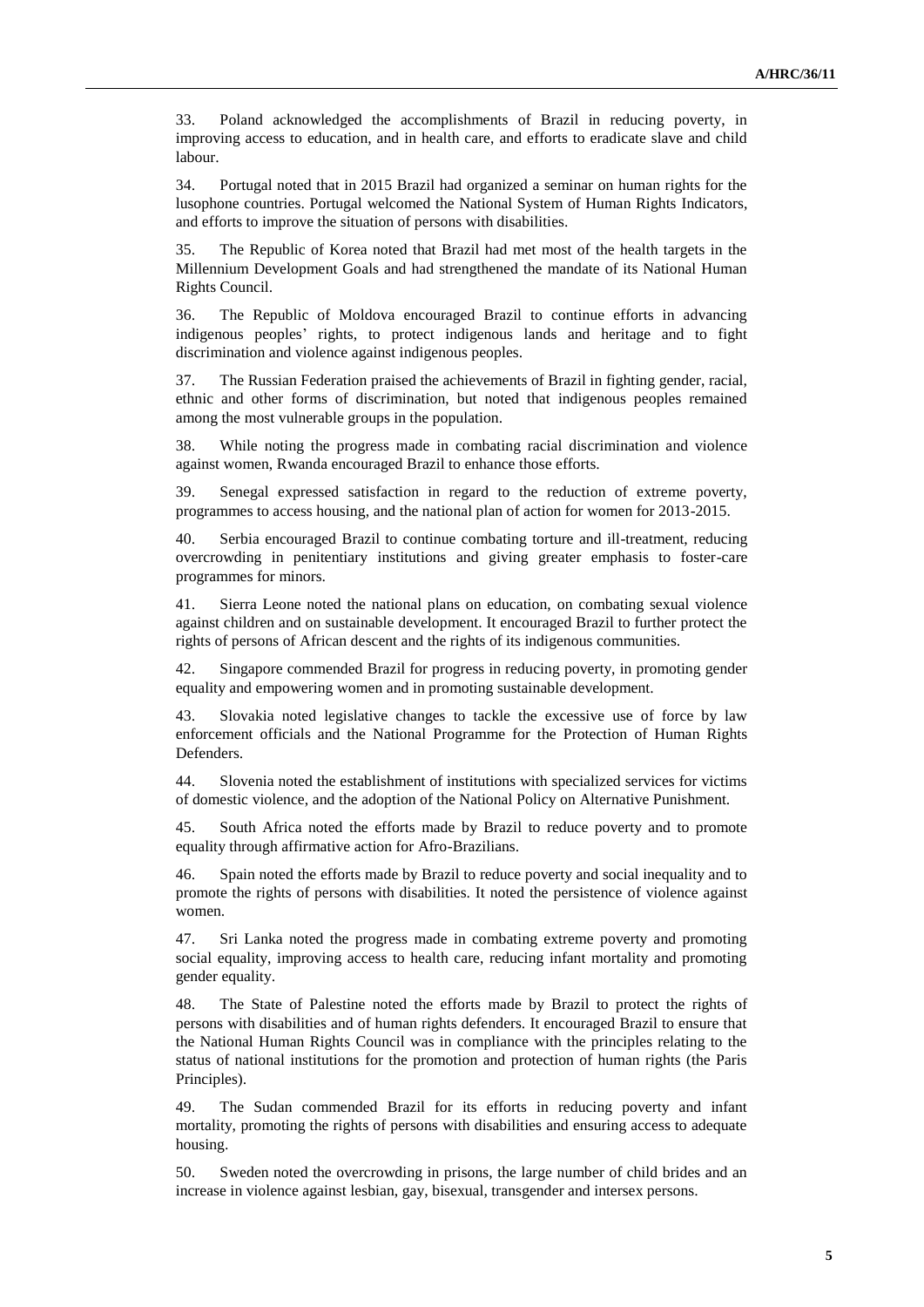51. Switzerland noted delays in land demarcation processes and challenges faced by human rights defenders. It remained concerned about the large number of illegal abortions.

52. In response to some of the questions received, the delegation stated that Brazil was investing in initiatives such as University for All (PROUNI), the Student Finance Fund (FIES), the National High School Examination (ENEM) and the National Common Curriculum Base (BNCC).

53. Brazil had adopted, in February 2017, a secondary school educational reform, after much debate and wide discussion. It represented the culmination of a national effort to overcome low indicators related to exclusion, dropout and grade repetition rates.

54. The Government had improved the More Doctors programme to the benefit of users of the public health system. In addition to bringing physicians to regions where there was a shortage of medical professionals, the programme provided for the construction, renovation and expansion of basic health units, and training of health-care professionals. The "Stork Network" had been expanded to promote actions focused on disadvantaged populations, including indigenous peoples and Afro-Brazilian *quilombola* communities.

55. In relation to the Zika epidemic, Brazil had intensified measures to combat the Aedes aegypti mosquito. It had expanded the access to diagnosis and treatment, the rehabilitation of newborns, and the psychosocial support for families, among other measures.

56. Brazil considered that inclusive social policies, the fight against hunger and the reduction of inequalities were central to ensuring the realization of human rights. The combination of policies of income transfer, such as the Family Stipend, the consistent rise in the minimum wage, and family agriculture had contributed to significantly improving the social conditions of the population, since the last review.

57. Thailand noted the efforts made by Brazil to improve human rights mechanisms, to combat human trafficking and to eliminate child labour and sexual exploitation of children. It noted inadequate day-care facilities for pregnant women in prisons.

58. Timor-Leste noted the adoption of the national plans on education, and on combating sexual violence against children and human trafficking.

59. Togo noted the ratification of many international human rights instruments and the efforts that Brazil had made to reduce extreme poverty and to help the poorest families.

60. Tunisia noted the establishment of the National Human Rights Council and progress achieved in reducing poverty, developing social security and the health-care system and protecting the rights of persons with disabilities.

61. Turkey commended progress in several areas, but noted a high rate of poverty, shortcomings in the access to safe drinking water and sanitation, and deficiencies in the prison system.

62. Uganda highlighted the efforts made by Brazil to strengthen various human rights institutions.

63. Ukraine noted the efforts of Brazil in the area of poverty reduction, education and health care, and the launching of the National System of Human Rights Indicators.

64. The United Arab Emirates noted the efforts made by Brazil to promote and protect human rights, particularly the rights of women.

65. The United Kingdom of Great Britain and Northern Ireland noted progress in several areas, including torture prevention and recognition of same-sex marriage. It urged Brazil to strengthen protections for journalists and human rights defenders.

66. The United States of America noted the efforts of Brazil in several areas, but remained concerned about reports of unlawful killings, violence against environmental activists, inhumane prison conditions, prolonged pretrial detention, and delays of trials.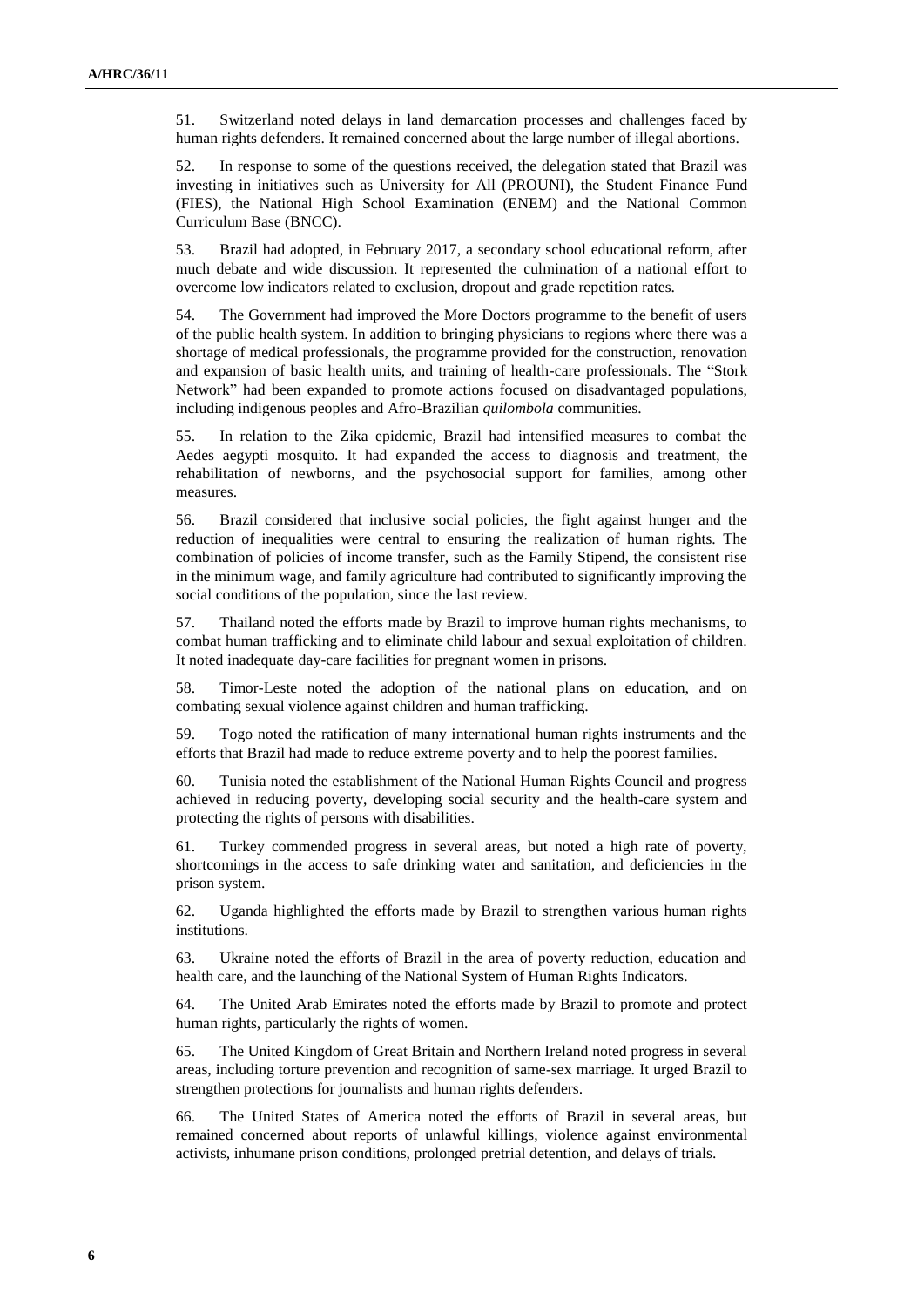67. Uruguay noted the efforts made by Brazil to improve birth registration and encouraged Brazil to continue those efforts. It expressed concern about proposed constitutional amendments seeking to reduce the age of criminal responsibility.

68. Uzbekistan noted the efforts made by Brazil to reduce poverty, promote social equality and combat violence against women, and the adoption of the human rights indicators.

69. The Bolivarian Republic of Venezuela was concerned at the human rights situation in Brazil, in particular at widespread corruption, increasing discrimination against indigenous people and people of African descent, and sexual harassment against children.

70. Albania commended steps taken by Brazil to design policies to fight poverty and help families in need. It invited Brazil to further strengthen its human rights mechanisms.

71. Algeria welcomed progress made by Brazil to improve the rights of children, women, indigenous people and people of African descent, and encouraged it to continue its efforts.

72. Angola recognized that Brazil had established an observatory system for follow-up to the recommendations of the international human rights mechanisms. It commended Brazil for its programmes aimed at reducing poverty, such as *Bolsa Família*.

73. Argentina welcomed the adoption of the law criminalizing femicide, and efforts to combat discrimination against lesbian, gay, bisexual, transgender and intersex persons.

74. Armenia welcomed measures taken to reduce poverty, protect children living in the street, promote the right to truth and reconciliation, and combat modern slavery and child labour.

75. Australia was concerned that economic recession created a challenging environment for human rights in Brazil. It welcomed the appointment of family violence judges in every state of Brazil.

76. Austria commended Brazil for the adoption of the law on femicide. It encouraged Brazil to implement the recommendations of the Special Rapporteur on the rights of indigenous peoples.

77. Azerbaijan welcomed legislative measures taken by Brazil to enhance access to justice, and progress made in combating modern slavery and human trafficking.

78. The Bahamas welcomed progress made by Brazil to reduce poverty, implement development strategies, and combat modern slavery and inequalities among men and women in the labour market.

79. Bahrain noted with satisfaction the number of recommendations accepted by Brazil, especially those aimed at eliminating racial discrimination and at income inequality.

80. Bangladesh noted the efforts made by Brazil to reduce disparities and considered it especially important that it continue preserving the rights of indigenous peoples.

81. Belgium congratulated Brazil on the adoption of its first National Action Plan on Women, Peace and Security.

82. Bhutan noted the steps taken by Brazil to strengthen its legal and institutional human rights framework, reduce poverty and promote social equity.

83. Botswana commended Brazil for its measures to reduce poverty and improve social security. It noted areas of concern, including police violence.

84. Burkina Faso welcomed the achievements of Brazil in the field of birth registration and welcomed its efforts in promoting human rights education.

85. Cabo Verde commended the positive measures taken by Brazil since the last universal periodic review and encouraged it to continue its progress despite current difficulties.

86. Canada recognized the achievements of Brazil regarding social, economic and cultural rights, in particular the eradication of extreme poverty and hunger.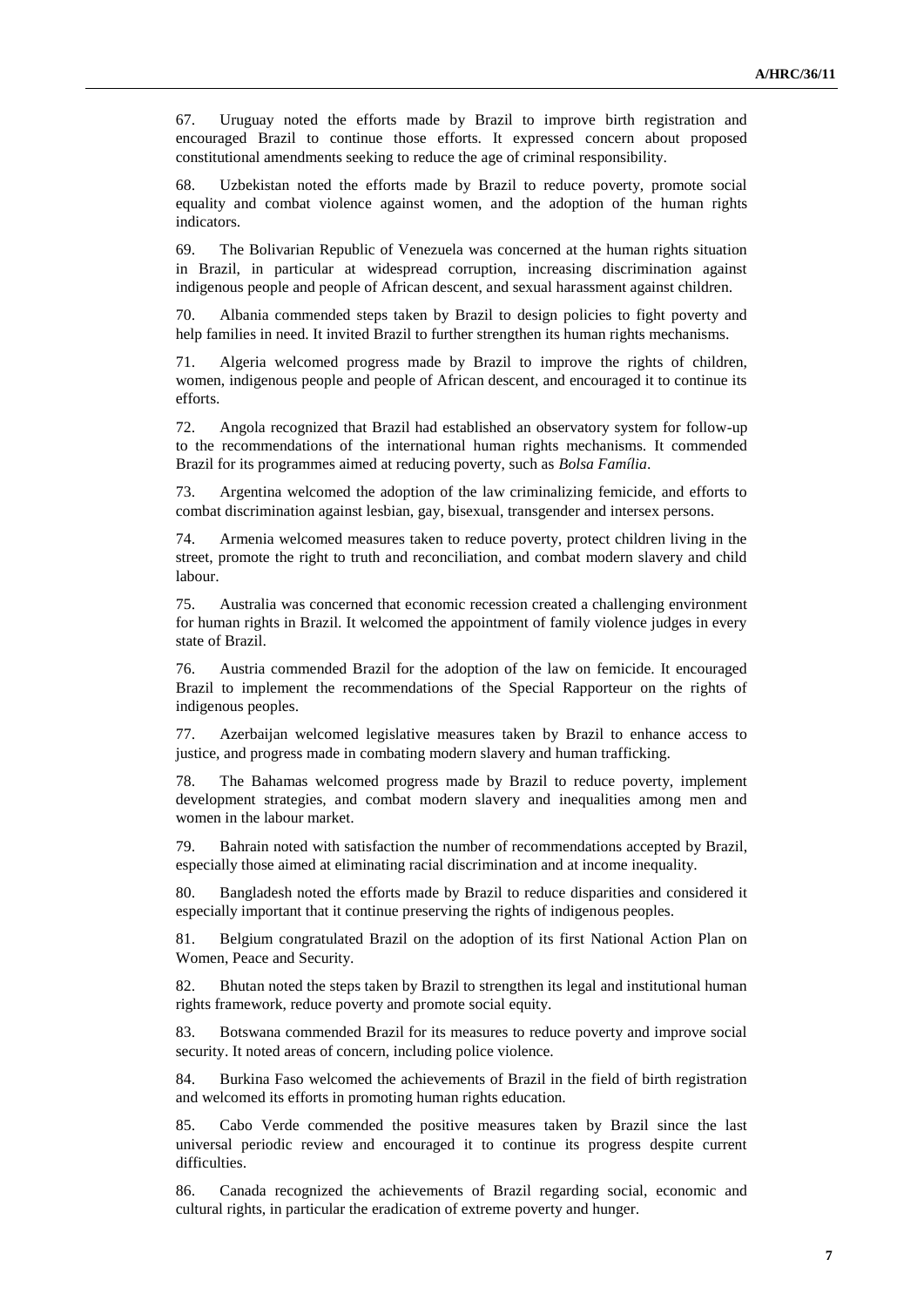87. Chad welcomed the creation by Brazil of a national human rights indicators system, and its engagement with the treaty bodies and OHCHR. It recognized the contribution of Brazil to OHCHR through a technical cooperation project.

88. Chile highlighted the progress made in Brazil and called upon Brazil to intensify efforts to reduce high homicide rates and armed violence.

89. China welcomed efforts to reduce poverty, combat racial discrimination and modern slavery and adopted laws to guarantee the rights of vulnerable persons.

90. The delegation of Brazil reaffirmed that the inclusion of people with disabilities was being mainstreamed by the Federal Government in education, health, housing and other policies. A landmark in this connection was the Brazilian inclusion law, which guaranteed improved social inclusion, and the amendment of the Civil Code, improving legislation on physical accessibility and accessibility in the area of communication.

91. Regarding women's rights, the Women Living Without Violence programme had promoted strategic actions to combat violence against women. This had also been reinforced by the criminalization of femicide, as a heinous crime. Between 2004 and 2014 the average income of employed women increased by 61 per cent, exceeding for the first time the threshold of 70 per cent of men's income. In the same vein, women accounted for 31 per cent of the candidates in the 2014 elections, compared to 22.43 per cent in 2010.

92. In regard to the rights of the child, the Happy Child programme was aimed at breaking the cycle in which malnutrition and poverty in early childhood jeopardized the future of new generations. The guarantee of children's rights had been further reinforced by new legislation that had prohibited corporal punishment and that had made sexual exploitation of children and adolescents a heinous crime.

93. The delegation of Brazil stated that in 2013 the national system for the promotion of lesbian, gay, bisexual and transgender rights had been created to allow coordination of public policies on that subject. In 2015, the Federal Government had established the Interministerial Committee to Combat Homophobia. The Supreme Federal Court had legalized civil unions between people of the same sex.

94. Brazil had also made use of all legal measures available regarding corporate accountability for human rights abuses. Concerning the accident at the Fundão Dam in 2015, emergency aid had been paid directly to about 20,000 people. By March 2017, the equivalent of approximately US\$566 million had been invested in redress. In addition, significant fines had been levied against the companies responsible for the disaster. The courts were evaluating a lawsuit for approximately \$55 billion that had been filed by competent authorities against the companies in question.

95. Regarding contemporary forms of slavery, a constitutional amendment allowing for expropriation of properties where labour conditions analogous to slavery were found had been passed in 2014. The National Plan for Eradication of Slave Labour had been adopted in 2016. People and companies caught up using such labour were included in a "dirty list", last published in March 2017.

96. Since its last review, Brazil had adopted significant measures to promote and protect the right of migrants and refugees. In 2012, it started issuing visas on a humanitarian basis to Haitians affected by the earthquake in that country. The following year, Brazil adopted an open-door policy for persons affected by the Syrian crisis. In April 2017, the Congress had adopted a new immigration law, which reinforced the human rights perspective in Brazilian migration policy. The new legislation established as guiding principles the fight against xenophobia, racism and discrimination, non-criminalization of migration, social and labour inclusion, and the protection of children and adolescents.

97. Colombia highlighted the commitment of offering differentiated health and education services to indigenous populations.

98. Côte d'Ivoire noted the will of authorities to cooperate with United Nations mechanisms and integrate their principles into national legislation.

99. Germany commended progress made, and made three recommendations.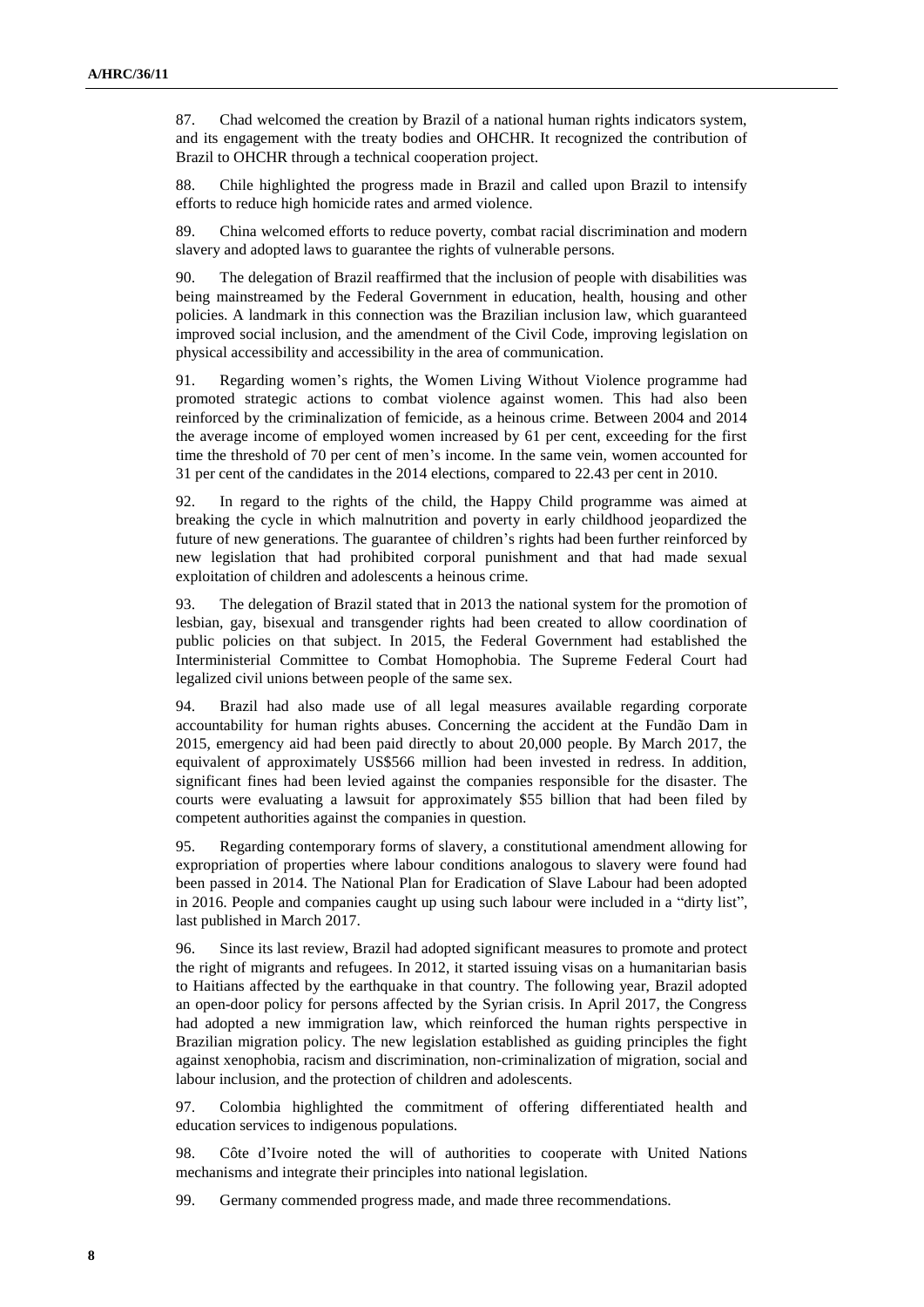100. Czechia welcomed the efforts by Brazil to monitor and assess the realization of human rights through a system of indicators and an online platform for international human rights recommendations.

101. Denmark noted with concern the prison conditions encountered by women who in that vulnerable situation had specific needs and requirements.

102. Ecuador acknowledged the efforts made in the fight against poverty and slave labour, as well as the promotion of the equality of persons with disabilities.

103. Egypt commended the efforts made by Brazil towards social equality, to reduce poverty and to combat child labour.

104. El Salvador commended Brazil on having ratified most of the human rights instruments and for the incorporation of the human rights principles into its national legislation.

105. Estonia acknowledged the efforts of Brazil to enhance the protection of human rights, including by implementing differentiated services for indigenous peoples in the areas of health and education.

106. Ethiopia commended Brazil for its success in lifting 36 million Brazilians out of extreme poverty between 2004 and 2014 and noted with appreciation the accelerated growth and employment creation strategies.

107. Finland commended Brazil for its efforts to promote the rights of lesbian, gay, bisexual, transgender and intersex persons but expressed concern about increased homophobia and transphobia and about criminal measures against lesbian, gay, bisexual, transgender and intersex persons, as well as about the possible rejection of policies aimed at overcoming gender and sexual orientation inequalities in schools.

108. France commended the establishment of a national human rights institution and acknowledged the positive commitments of the authorities to promote women's rights and gender equality.

109. Gabon welcomed the social programmes aimed at promoting women's rights and those aimed at promoting the rights of the child and improving children's quality of life.

110. Georgia highlighted steps taken by Brazil to reduce extreme poverty and fight against modern slavery and positively noted the measures taken in promoting children's rights.

111. Croatia commended Brazil for steps taken with regard to promotion and protection of the rights of children, especially homeless children.

112. Ghana was concerned that only two states, Rio de Janeiro and Pernambuco, had set up local preventive mechanisms to achieve effective impact on inhibiting torture and illtreatment.

113. Greece highlighted the establishment of the National Human Rights Council in 2014 and the firm commitment and remarkable efforts in combating slave labour.

114. Guatemala was concerned about the reports of the growing number of incidents of armed violence, including murders.

115. Haiti welcomed the success of the social programme aimed at reducing poverty by affirmative action policies.

116. The Holy See welcomed the initiatives aimed at poverty reduction, for example the *Bolsa Família* initiative.

117. Honduras encouraged Brazil to continue along the path to eradicate discrimination affecting persons of African descent.

118. Iceland regretted that women continued to be prosecuted in cases of unlawful abortion and noted that access to legal abortion was not always available for victims of sexual violence.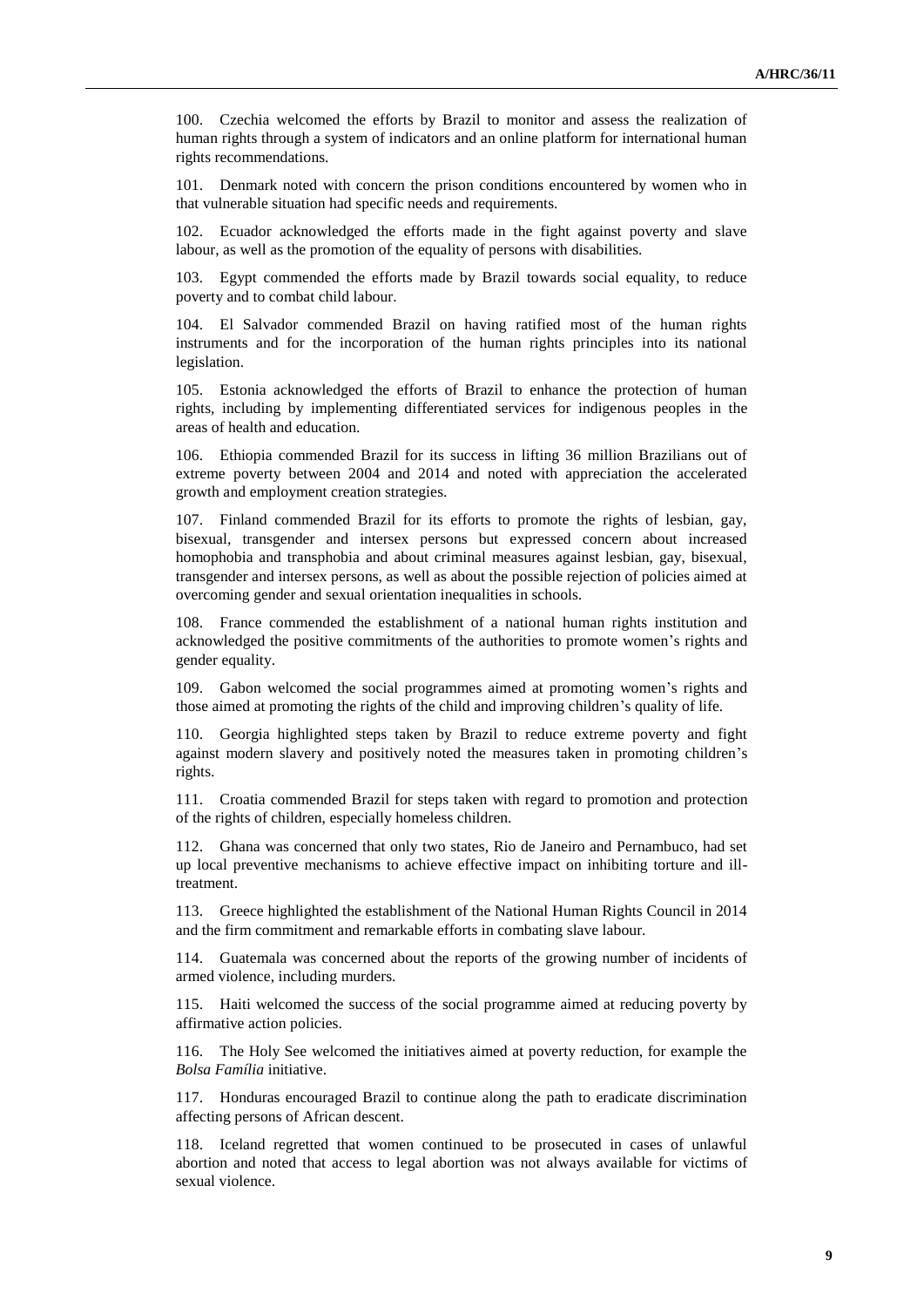119. India encouraged Brazil to enhance its efforts towards providing health care and education to its indigenous people and Afro-Brazilians.

120. Indonesia welcomed the establishment of the National System to Prevent and Combat Torture, in 2013, and the adoption of the National Education Plan for 2014-2024.

121. The Islamic Republic of Iran commended the achievements in the domain of social and economic rights, including poverty alleviation, promoting social equality, combating slave labour, and health.

122. Iraq commended combating of police violence and of rights violations by the police, and combating slavery, and welcomed the National Education Plan for 2014-2024.

123. Ireland welcomed the creation of the National System to Prevent and Combat Torture. It was concerned about incidents of targeted killings of human rights defenders.

124. Israel commended the establishment of the National Human Rights Council, the Committee to Fight Homophobia and the National Plan to Combat Human Trafficking.

125. Italy welcomed measures to combat slave labour, the adoption of laws concerning human trafficking and femicide, and the establishment of the National System to Prevent and Combat Torture.

126. Japan commended Brazil for improving the school enrolment rate and literacy rate, and appreciated efforts regarding minimizing racial discrimination.

127. Lebanon commended Brazil for measures taken to combat human trafficking, violence against women and exploitation of women.

128. Libya commended the adoption of policies to combat poverty, the education plan for 2014-2024 and the promotion of better health care.

129. Liechtenstein welcomed the adoption of the "Boy Bernardo Act", but it was concerned that corporal punishment remained widely practised. It also welcomed the efforts made by Brazil to eradicate child labour.

130. Madagascar welcomed the adoption of the national primary care policy and of the national education plan for 2014-2024, and the successful application of positive discrimination.

131. Malaysia commended Brazil for its determination to pursue development, social justice and the strengthening of civil and political rights of its citizens. Malaysia encouraged Brazil to continue to combat poverty.

132. Maldives commended the efforts made by Brazil to eradicate child labour, and its progress in the health sector. It applauded its "National Policy of Primary Attention".

133. Mexico acknowledged the progress made by Brazil in social assistance and poverty reduction and in combating gender-based violence, and welcomed the new migration law.

134. Mongolia welcomed the initiatives of Brazil to protect human rights defenders and underlined its progress on improving the conditions of vulnerable groups.

135. Brazil thanked the delegations for their constructive participation and encouraging comments. It thanked the troika and the Secretariat, as well as the civil society organizations, human rights defenders and academics, and the people in Brazil.

## **II. Conclusions and/or recommendations**

136. **The following recommendations will be examined by Brazil, which will provide responses in due time, but no later than the thirty-sixth session of the Human Rights Council:**

136.1 **Ratify the Optional Protocol to the International Covenant on Economic, Social and Cultural Rights (Albania) (Angola) (Argentina) (Montenegro) (Portugal);**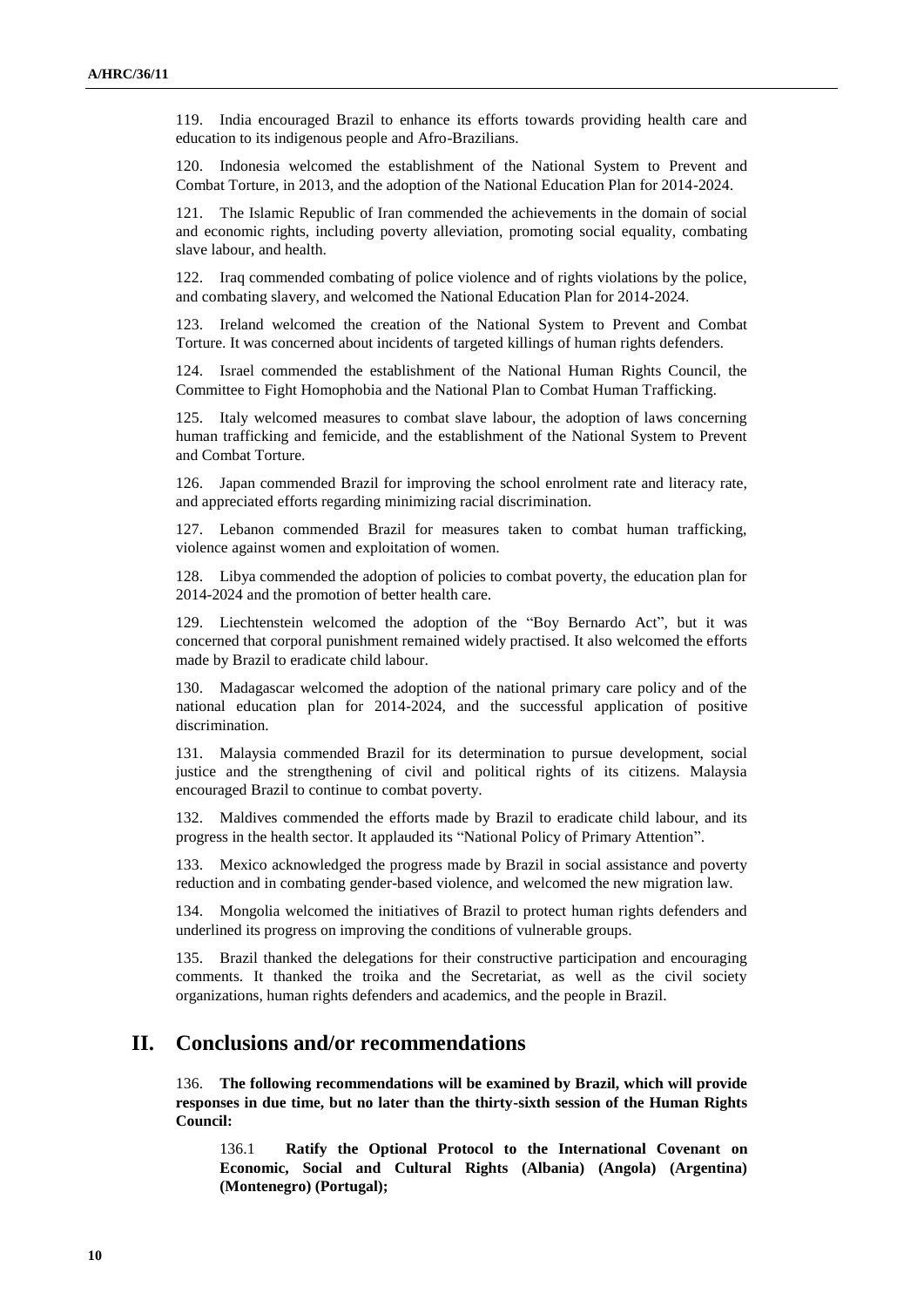136.2 **Sign and ratify the Optional Protocol to the International Covenant on Economic, Social and Cultural Rights (El Salvador) (Ukraine);**

136.3 **Speed up its accession to the Optional Protocol to the International Covenant on Economic, Social and Cultural Rights (Gabon);**

136.4 **Ratify the Optional Protocol to the International Covenant on Economic, Social and Cultural Rights and accept the competence of the Committee as regards the inquiry procedure and inter-State communications (Finland);**

136.5 **Ratify the Optional Protocol to the Convention on the Rights of the Child on a communications procedure (Albania) (El Salvador) (Georgia) (Montenegro) (Liechtenstein);**

136.6 **Ratify the Optional Protocol to the Convention on the Rights of the Child on a communications procedure (Ukraine);**

136.7 **Ratify, before the next universal periodic review cycle, the Optional Protocol to the Convention on the Rights of the Child on a communications procedure (Czechia);**

136.8 **Consider ratifying the Optional Protocol to the Convention on the Rights of the Child on a communications procedure (Croatia) (Mongolia);**

136.9 **Sign and accede to the International Convention on the Protection of the Rights of All Migrant Workers and Members of Their Families (Sierra Leone);**

136.10 **Consider ratifying the International Convention on the Protection of the Rights of All Migrant Workers and Members of Their Families (Chile) (Indonesia) (Sri Lanka);**

136.11 **Step up the procedure for the ratification of the International Convention on the Protection of the Rights of All Migrant Workers and Their Families (Togo);**

136.12 **Promptly ratify the International Convention on the Protection of the Rights of All Migrant Workers and Members of Their Families (Guatemala);**

136.13 **Sign and ratify the International Convention on the Protection of the Rights of All Migrant Workers and Members of their Families (El Salvador);**

136.14 **Accelerate efforts towards ratification of the International Convention on the Protection of the Rights of All Migrant Workers and Members of Their Families and the Domestic Workers Convention, 2011 (No. 189) (Philippines);**

136.15 **Ratify the Arms Trade Treaty and adapt its national legislation to the Treaty (Guatemala);**

136.16 **Consider ratifying the Domestic Workers Convention, 2011 (No. 189) (Nicaragua);**

136.17 **Ratify the International Labour Organization (ILO) Freedom of Association and Protection of the Right to Organise Convention, 1948 (No. 87) and finalize the domestic procedures to accede to the International Convention on the Protection of the Rights of All Migrant Workers and Members of Their Families (Ecuador);**

136.18 **Ratify the Kampala amendments to the Rome Statute with a view to contributing to the activation of the jurisdiction of the International Criminal Court over the crime of aggression in 2017 (Liechtenstein);**

136.19 **Ratify the Convention on the Non-Applicability of Statutory Limitations to War Crimes and Crimes against Humanity (Armenia);**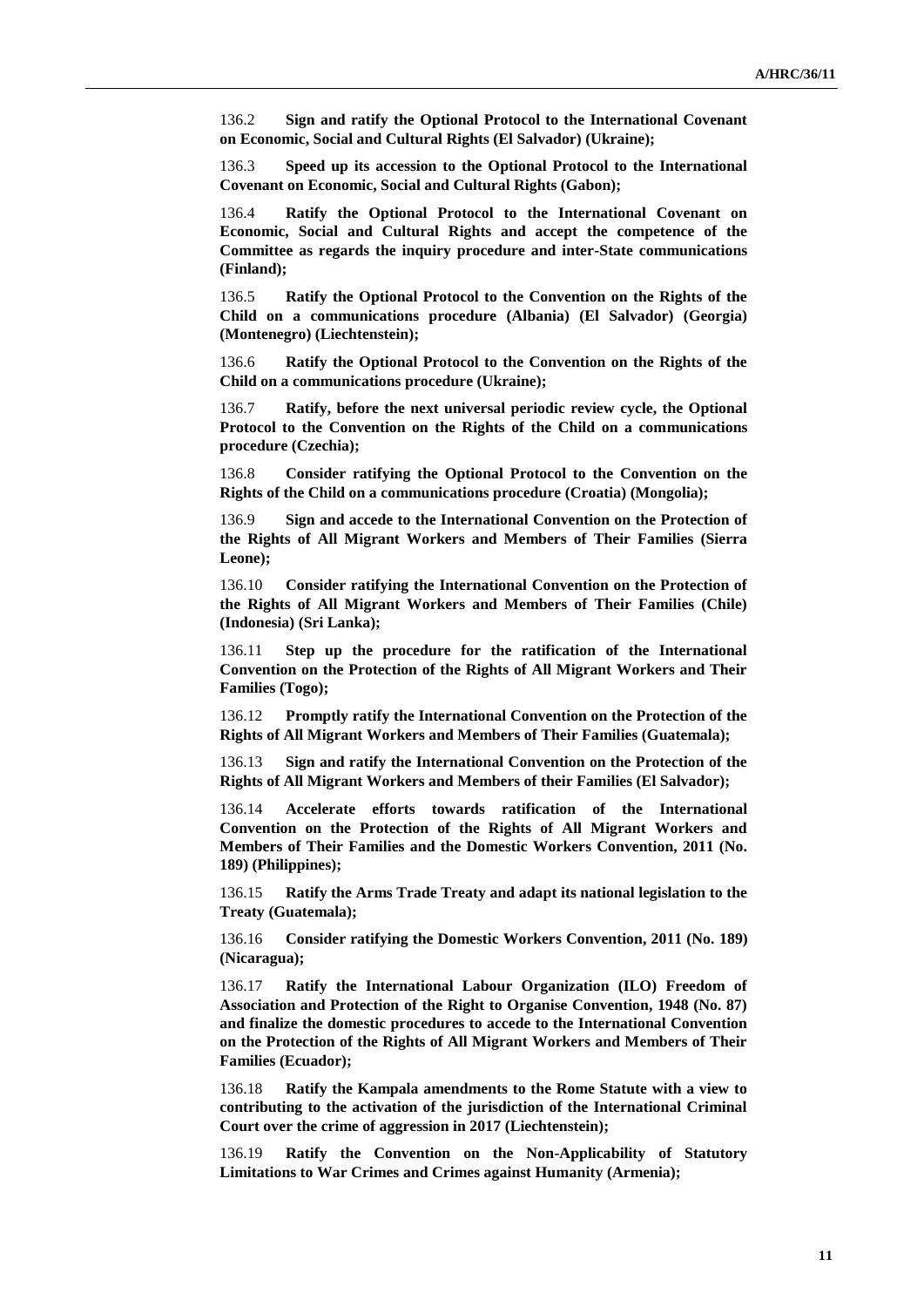136.20 **Select national candidates for the United Nations Treaty Body elections through an open, merit-based process (United Kingdom of Great Britain and Northern Ireland);**

136.21 **Reinforce the fruitful cooperation with the treaty body organs of the United Nations (Côte d'Ivoire);** 

136.22 **Further strengthen its active engagement with the international community to promote human rights in all areas (Myanmar);**

136.23 **Continue efforts to strengthen the national human rights institutions (Nepal);**

136.24 **Continue working to ensure that the National Human Rights Institution gains "A" status in compliance with the Paris Principles (Portugal);**

136.25 **Bring its National Human Rights Council in line with the Paris Principles (Sierra Leone);**

136.26 **Provide the National Human Rights Council with the necessary resources to enhance its independence to effectively carry out its functions (Uganda);**

136.27 **Provide the National Human Rights Council with the necessary budgetary, administrative and political independence to fully implement its functions (Greece);**

136.28 **Provide the National Human Rights Council with the budgetary, administrative and political independence, which is necessary to exercise its new mandate (Guatemala);**

136.29 **Fully align its national legislation with all obligations under the Rome Statute of the International Criminal Court (Estonia);**

136.30 **Continue with the commendable efforts to strengthen the legal and institutional framework for the promotion and protection of human rights and to reduce poverty and promote social equality (Bhutan);**

136.31 **Bring its national human rights institutions, especially the National Human Rights Council, fully in line with the Paris Principles (Poland);**

136.32 **Introduce mandatory human rights training for police agencies, and implement an evidence-based policing programme, to reduce deaths from police action by 10 per cent over the universal periodic review cycle (United Kingdom of Great Britain and Northern Ireland);**

136.33 **Implement human rights training programmes for the security forces, emphasizing the use of force according to the criteria of necessity and proportionality (Italy);**

136.34 **Continue improving human rights education and training for enforcement agencies, public officials, and prison guards (Malaysia);**

136.35 **Continue efforts to enhance public awareness on issues of ethnic and racial equality and to combat violence against indigenous peoples (Uzbekistan);**

136.36 **Carry out specific legislative reform to strengthen measures against discrimination on the basis of gender and ethnicity (Uganda);**

136.37 **Take measures to eliminate cases of discrimination against certain groups in society (Iraq);**

136.38 **Support initiatives and strategies to combat discrimination and promote the inclusion of vulnerable persons (Madagascar);**

136.39 **Take necessary measures to address homophobic and transphobic crime, including by establishing a system for recording such crimes (Sweden);**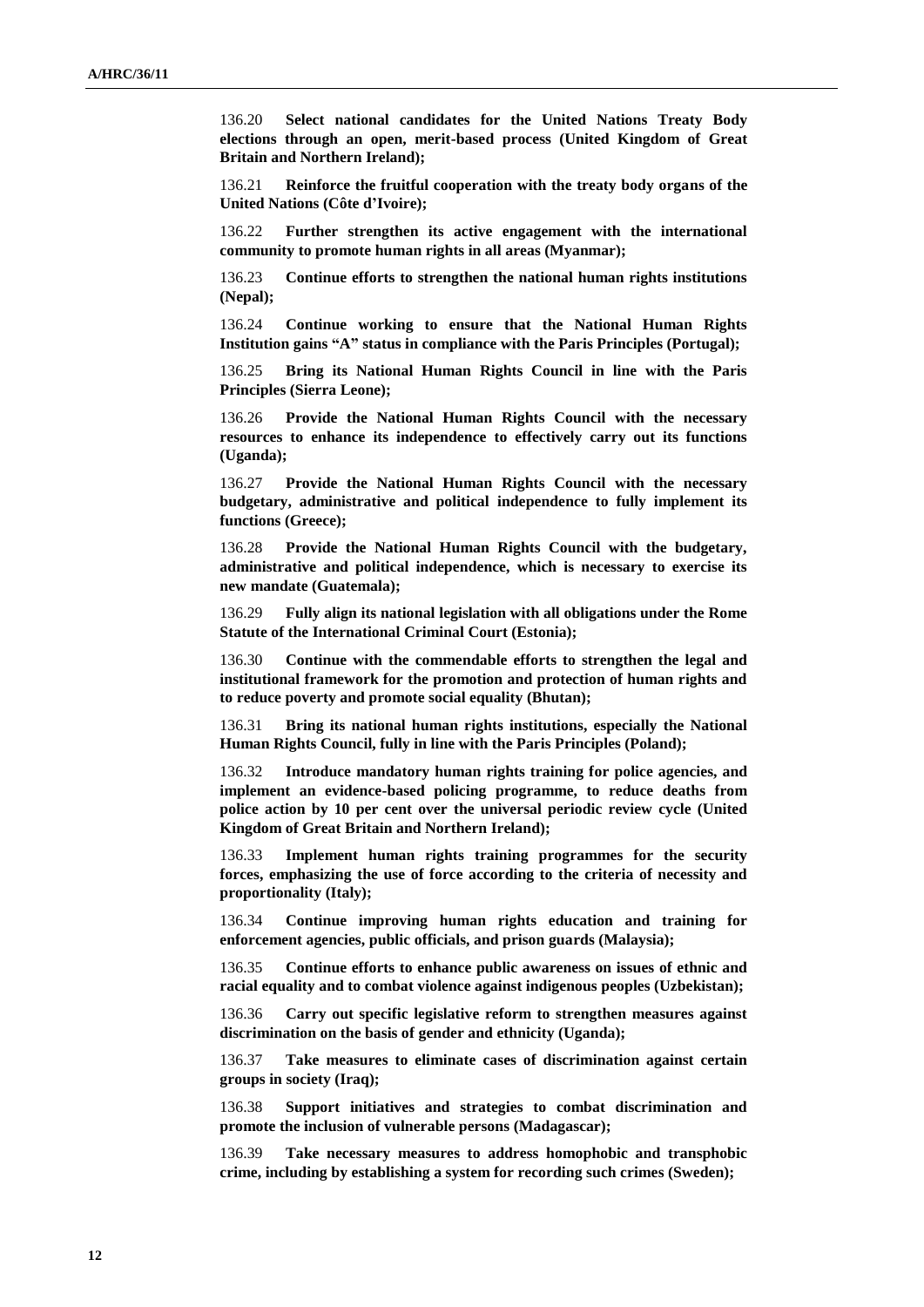136.40 **Take urgent measures to adopt legislation sanctioning discrimination and incitement to violence on the grounds of sexual orientation, and investigate and sanction cases of violence against lesbian, gay, bisexual, transgender, intersex and queer persons (Argentina);**

136.41 **Continue advancing the promotion of laws and initiatives that ban discrimination and incitement to violence on the grounds of sexual orientation and gender identity, in particular in the case of young persons and adolescents (Chile);**

136.42 **Redouble the capacity-building efforts for all the security forces, aiming at avoiding practices of racial bias, or, directed, among others, against vulnerable minorities such as lesbian, gay, bisexual, transgender and intersex persons (Colombia);**

136.43 **Continue taking measures to develop legislation and policies at federal, state and municipal level to punish and prevent hate crimes and discrimination against the lesbian, gay, bisexual, transgender and intersex population (Finland);**

136.44 **Approve a specific law, in line with its international human rights obligations, that prohibits discrimination and incitement to violence based on sexual orientation and gender identity (Honduras);**

136.45 **Follow measures taken at the national level to ensure that municipalities in Brazil develop specific policies to guarantee rights of lesbian, gay, bisexual, transgender and intersex people (Israel);**

136.46 **Strengthen measures to prevent and punish racism, discrimination and violence against indigenous peoples and people of African descent and violence against women and girls (Rwanda);**

136.47 **Strengthen policies related to the fight against discrimination against indigenous and Afro-Brazilian children and others in vulnerable situations from an integral and intersectoral perspective (Chile);** 

136.48 **Further promote ethnic and racial equality, building on the important policy measures already taken (Greece);**

136.49 **Continue taking active measures aimed at eradicating discrimination against Afro-Brazilian women based on their gender and ethnicity (Namibia);**

136.50 **Consolidate the progress made towards reaching the Sustainable Development Goals, and continue efforts towards inclusive socioeconomic development programmes with a focus on poverty eradication (Islamic Republic of Iran);**

136.51 **Develop a national action plan on business and human rights in order to prevent development projects from violating the rights of traditional populations, indigenous peoples and workers and causing damage to the environment, and in order to ensure an effective remedy with meaningful consultations with the affected communities (Netherlands);**

136.52 **Draft a comprehensive national plan of action on business and human rights, that would take into account the United Nations Guiding Principles in this regard (Paraguay);**

136.53 **Draw up an action plan for business and human rights (Sierra Leone);**

136.54 **To further continue the efforts to punish those responsible for the breaking of the retaining walls in Jacarei and Mariana; and to ensure that the victims of this event are guaranteed their right to access to justice, and their right to fair compensation, remediation and reparations for the damage caused. We recommend that Brazil share these acquired experiences through its constructive and substantive participation in the Intergovernmental Working**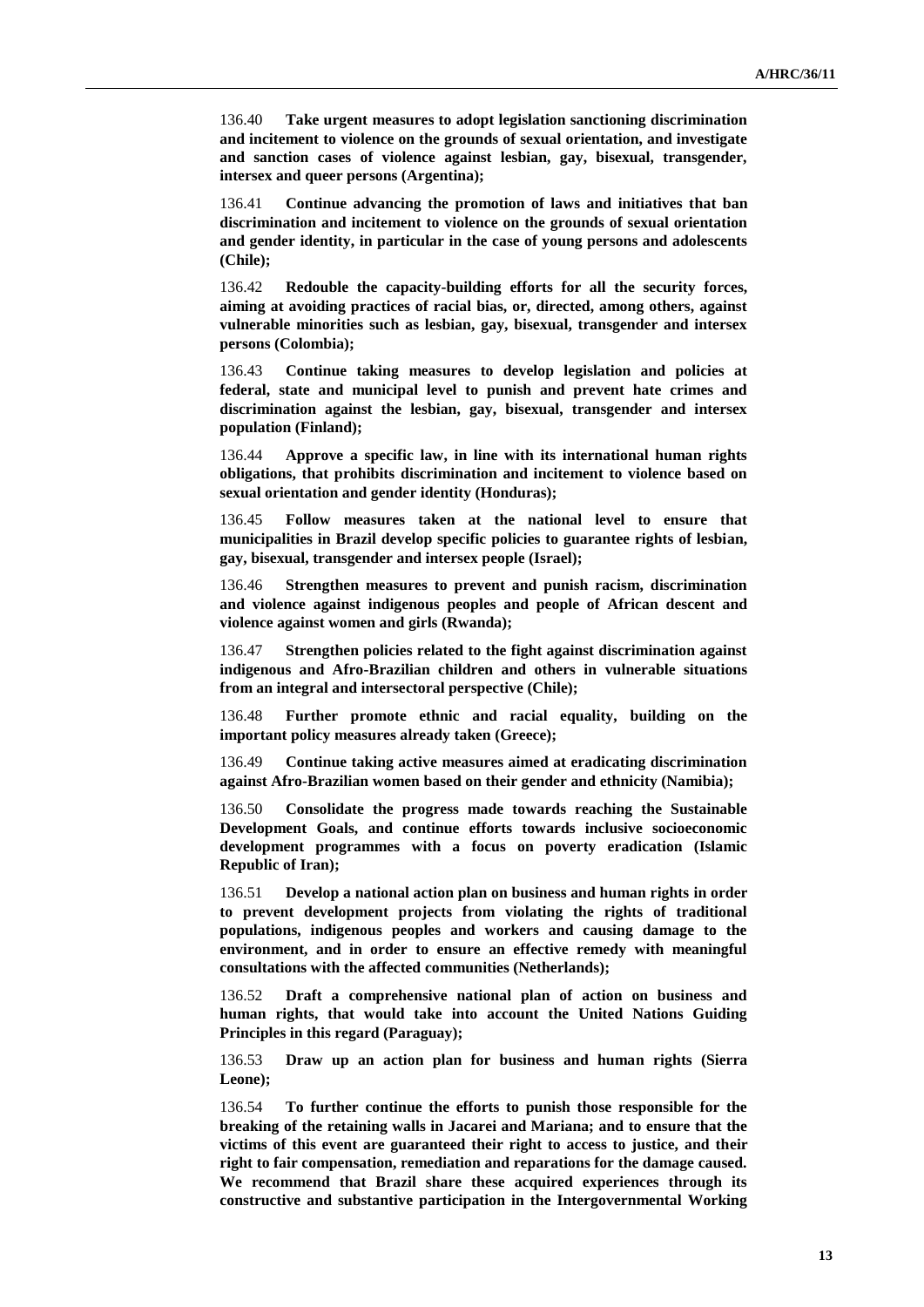**Group established through resolution 26/9 of the Human Rights Council (Ecuador);**

136.55 **Continue its efforts on the implementation of the National Policy on Climate Change on reducing deforestation in the Amazon region (Ethiopia);**

136.56 **Ensure that its Anti-Terrorist Legislation 2016 corresponds to international human rights standards (Egypt);**

136.57 **That anti-terrorism law combats only terrorist groups and does not consider human rights defenders (Iraq);**

136.58 **Adopt a code of conduct based on international human rights standards in order to define specific conditions for the use of force by law enforcement officials during protests and riots (Slovakia);**

136.59 **Strengthen measures to prevent abuses by some law enforcement officials, including through providing appropriate human rights training (Rwanda);**

136.60 **Continue putting in place measures aimed at preventing violence and racial discrimination against Afro-Brazilians and at protecting their cultural heritage sites and places of worship (Namibia);**

136.61 **Conduct thorough, impartial, and timely investigations into all allegations of unlawful killings, abuse, torture, and corruption involving security forces and prison personnel (United States of America);**

136.62 **Ensure investigations and recommend action against abuses by law enforcers, as a way of curbing violations (Botswana);**

136.63 **Strengthen prevention and effectiveness of investigation of cases of police violence thorough improved supervision and human rights training of law enforcement personnel, namely the military police, and ensure accountability for any acts of police violence (Czechia);**

136.64 **Ensure that acts of violence committed by members of security forces are prosecuted in order to combat impunity (France);**

136.65 **Take further steps in order to prevent violence against people of African descent (Republic of Korea);**

136.66 **Take measures to improve the situation of underreporting of cases of violence and discrimination against lesbian, gay, bisexual, transgender and intersex people, and develop policies to punish and prevent those actions (Israel);**

136.67 **Ensure that all hate crimes against lesbian, gay, bisexual, transgender and intersex persons are thoroughly investigated and prosecuted and seek to reduce hate by integrating human rights education into school curricula (Canada);**

136.68 **Undertake strategies to reduce gun violence, particularly among poor black youth (Bahamas);**

136.69 **Take all necessary measures to reduce murder rates among Afro-Brazilian men, particularly through robust educational programmes adapted to their needs, following recommendations 119.138, 119.154, 119.157, 119.158, 119.159 and 119.160 from the second cycle (Haiti);**

136.70 **Refrain from resorting to violence and extrajudicial executions by the security forces, in particular the so-called "war on drugs" (Bolivarian Republic of Venezuela);**

136.71 **End extrajudicial killings and associated impunity, including by passing draft bill No. 4471/2012, by abolishing the classification "resistance to arrest followed by death" and by ensuring that all deaths following police interventions are impartially investigated (Germany);**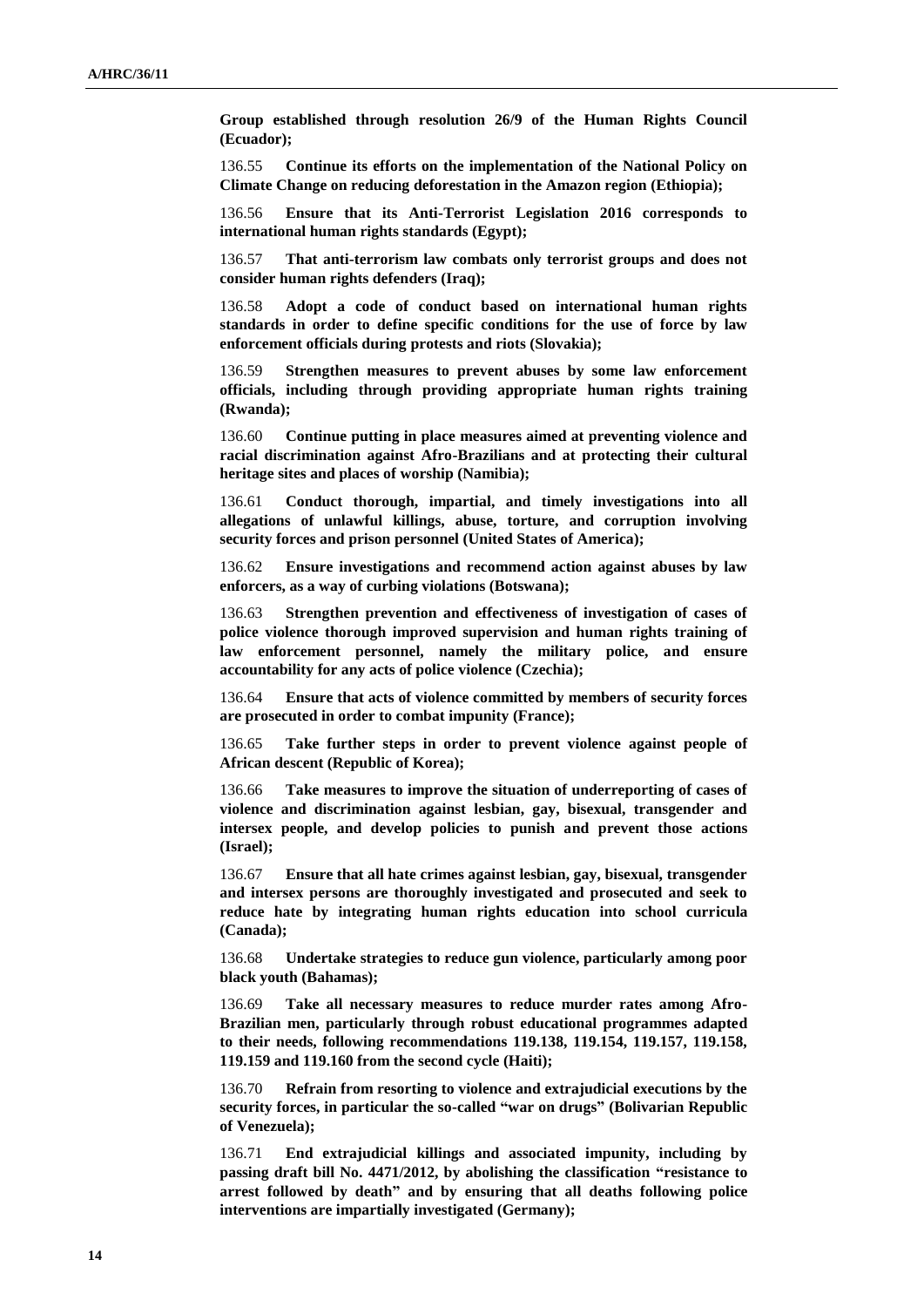136.72 **Continue its efforts to combat torture and ill-treatment (Algeria);**

136.73 **Intensify efforts aimed at combating and preventing torture and other forms of ill-treatment (Georgia);**

136.74 **Establish a formal adhesion programme which includes the allocation of funds by the federal government to support the national policy on torture prevention (Ghana);**

136.75 **Continue taking measures aimed at improving the conditions in prisons and other detention facilities (Namibia);**

136.76 **Improve detention conditions, including basic sanitation and access to water, food and medical care (Republic of Korea);**

136.77 **Address overcrowding, sanitation, violence, and medical and psychological care in prisons (South Africa);**

136.78 **Take measures to reduce overincarceration, notably by encouraging the use of alternative sentencing and by making sure that pre-trial hearings are widely used (Spain);**

136.79 **Address the problem of severely overcrowded prisons to eliminate inhumane conditions and take all measures to prevent torture (Turkey);**

136.80 **Adopt without delay urgent measures to stop torture, violence, killings and serious overcrowding and degrading conditions in the prisons in Brazil (Bolivarian Republic of Venezuela);**

136.81 **Working jointly with the Federal States to improve detention conditions in Brazilian prisons (Algeria);**

136.82 **Continue improving prison conditions and reducing overcrowding (Angola);**

136.83 **Ensure respect for and protection of human rights for all detainees including by guaranteeing detention conditions in compliance with domestic as well as international law and standards and by protecting against cruel and inhuman treatment (Austria);**

136.84 **Improve as quickly as possible the different aspects of prisoners' conditions (Cabo Verde);**

136.85 **Proceed with the enactment of legislation effectively implementing the Optional Protocol to the Convention against Torture and Other Cruel, Inhuman or Degrading Treatment or Punishment at both state and federal level and adopt measures to adhere to the UN Nelson Mandela Rules (Czechia);**

136.86 **Consolidate the Federal National System, including by supporting States to set up Local Preventive Mechanisms (Ghana);**

136.87 **Create local preventive mechanisms at each state level for effective implementation of the National Mechanism for the Prevention and Combat of Torture (Turkey);**

136.88 **Ensure that Local Preventive Mechanisms are created by encouraging states to do so as envisaged by the national law on torture and expand the application of custody hearings to the entire country as set by Resolution 213 of the National Council of Justice (Denmark);**

136.89 **Continue to make efforts to protect human rights of persons in detention facilities (Holy See);**

136.90 **Ensure conditions at detention centres comply with international and Brazilian law and that particular attention is given to conditions faced by vulnerable prisoners including pregnant women, children, and lesbian, gay, bisexual, transgender and intersex persons; and provide human rights training to officials in the legal and judicial system (Ireland);**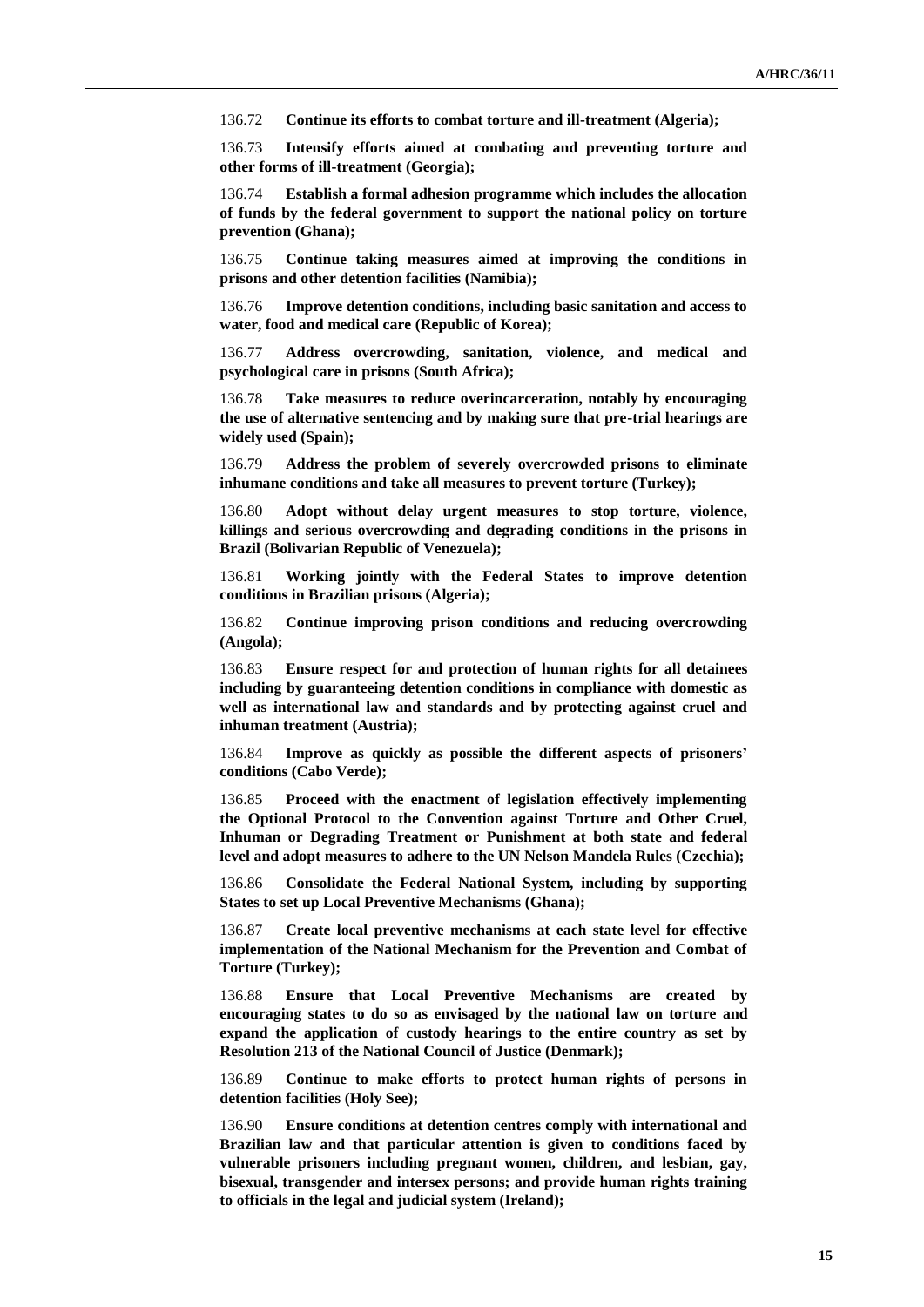136.91 **Enhance efforts to reform the prison system and to ensure the protection of the human rights of all detainees (Italy);**

136.92 **Take measures to improve conditions related to treatment of inmates within prisons, through increasing the capacity as already initiated by the Government and through measures for maintaining order within prisons (Japan);**

136.93 **Take necessary measures to increase the number of gynaecologists in the Brazilian prison system (Sweden);**

136.94 **Incorporate the Bangkok Rules into public policies to protect female inmates and adopt bill 5654/2016 that prohibits the use of handcuffs before, during and after childbirth on women deprived of liberty (Denmark);**

136.95 **Improve prison conditions, particularly addressing overcrowding and violence, including in prisons for women (Australia);**

136.96 **Improve facilities dedicated to pregnancy and maternity in prisons, in line with the Bangkok Rules (Thailand);**

136.97 **Strengthen prison reform efforts to protect female prisoners from sexual abuse and violence (Bahamas);**

136.98 **Step up efforts to abolish the practice of racial profiling and arbitrary arrest by the police and security forces (Indonesia);**

136.99 **Continue protecting the natural family and marriage, formed by a husband and a wife, as the fundamental unit of society, as well as the unborn (Holy See);**

136.100 **Carry out efforts for the implementation of recommendations on the improvement of the judiciary and the judicial system that the Russian Federation made at the last universal periodic review (Russian Federation);**

136.101 **Consider expanding application of the Custody Hearings Programme and make it feasible before all State Courts (Serbia);**

136.102 **Establish a mechanism to allow for speedy and correct judicial decisions under strict observance of constitutional and international law regarding the territorial rights of indigenous peoples (Austria);**

136.103 **Continue its efforts on further improving the judicial system with practical measures (Azerbaijan);**

136.104 **Accelerate the establishment and the effective implementation of a solid public defence system in all states, in agreement with recommendations 119.31, 119.10, 119.12 and 119.14 from the second cycle (Haiti);**

136.105 **Expand custody hearing programmes to cover all pre-trial detainees by passing draft bill 554/2011. Provide specific training according to the Istanbul Protocol to judges and public prosecutors working in custody hearings (Germany);**

136.106 **Ensure that legislation relating to the prison situation and criminal justice is in accordance with international human rights standards (Mexico);**

136.107 **Improve judicial processes to minimize the length of pre-trial detention and speed up trials, and consider alternatives to detention to address prison overcrowding (United States of America);**

136.108 **Plan and take concrete measures in the mid-term period with the objective of reducing pre-trial time for remand prisoners and reduce the overall number of prisoners awaiting trial rather than serving sentences (Slovenia);**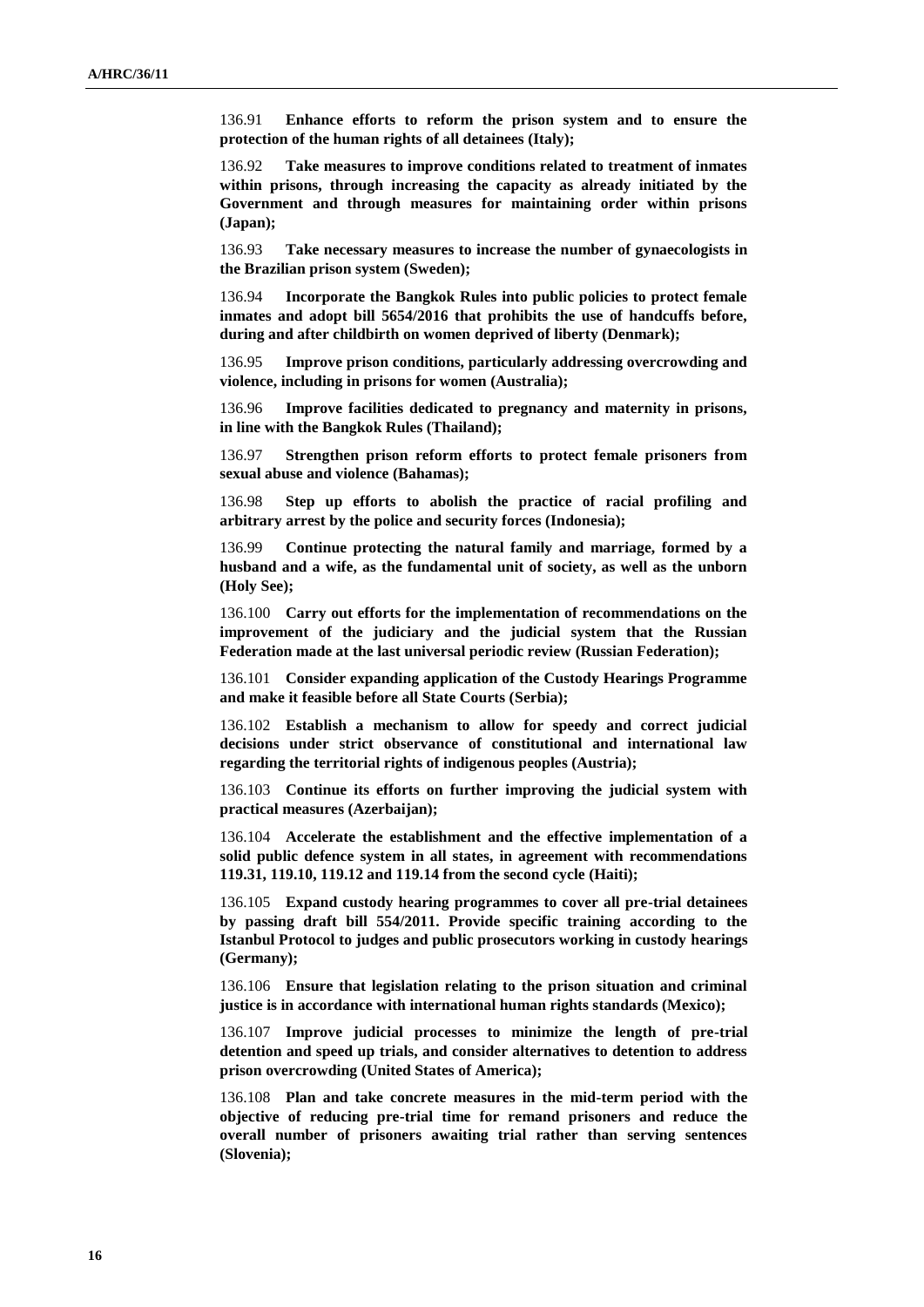136.119 **Take further efforts in combating violence against women such as enhancing the trust in the judicial system, measures to prevent violence, and promoting services and networks for women in rural areas (Spain);**

136.110 **Restore democracy and the rule of law indispensable for the full enjoyment of human rights, harmed by the parliamentary coup d'état against President Dilma Rousseff (Bolivarian Republic of Venezuela);**

136.111 **Continue efforts to provide better protection to human rights defenders and strengthen civil society as an essential partner in boosting the human rights system (Tunisia);**

136.112 **Ensure that the deaths of human rights defenders are promptly and thoroughly investigated, and that those found to be responsible are brought to justice (Belgium);**

136.113 **Provide full implementation of the National Policy for the Protection of Human Rights Defenders (State of Palestine);**

136.114 **Take all necessary measures to ensure the physical integrity of journalists and human rights defenders, including an explicit and published decision on instituting a federal investigation and prosecution in all cases involving violence against human rights defenders (Netherlands);**

136.115 **Restore functionality of the National Programme for the Protection of Human Rights Defenders (Norway);**

136.116 **Take more decisive steps towards implementing the National Programme for the Protection of Human Rights Defenders (Poland);**

136.117 **Review its respective Decree of 2016 related to protection of human rights defenders in order to ensure wider participation of civil society and enhanced protection of human rights defenders and their families (Slovakia);**

136.118 **Implement the National Plan for the Protection of Defenders (Australia);**

136.119 **Strengthen the national programme for the protection of human rights defenders, in particular its funding and human resources (Czechia);**

136.120 **Take all necessary measures to guarantee the safety of human rights defenders and journalists as they carry out their tasks (France);**

136.121 **Take further steps to protect human rights defenders, including those working in relation to the rights of indigenous, including through ensuring impartial, thorough and effective investigations into all attacks, harassment and intimidation against human rights defenders and prosecution of all alleged perpetrators of such offences; and further, fully implement the national programme to protect human rights defenders through the adoption of a specific legal framework, allocation of a budget and the setting up of multidisciplinary teams to implement it (Ireland);**

136.122 **Further intensify the implementation of the National Policy for the Protection of Human Rights Defenders, and the Programme to Protect Human Rights Defenders (Mongolia);**

136.123 **Strengthen civil society to participate in humanitarian assistance and in major sports events (Sudan);**

136.124 **Continue its efforts to combat contemporary forms of slavery, including trafficking and exploitation of persons, and provide support and protection to victims, paying particular attention to more vulnerable groups (Nicaragua);**

136.125 **Adopt regulations to operationalize constitutional amendments related to slave labour (Uganda);**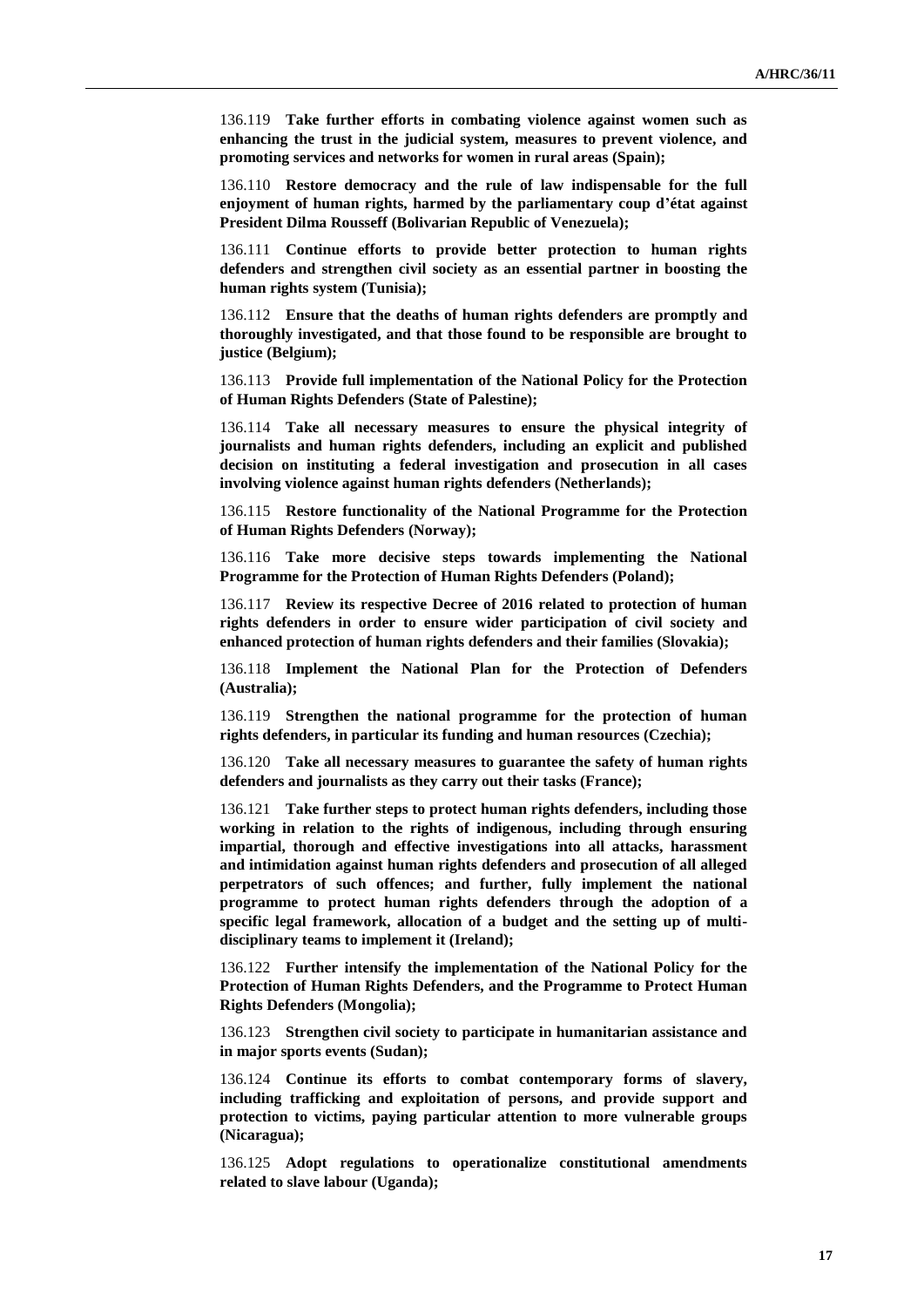136.126 **Pursue efforts aimed at the prohibition of all forms of slavery by strengthening the resources of the National Commission for the Elimination of Slavery (Senegal);**

136.127 **Develop a national strategy to tackle modern slavery, including ratification of the 2014 ILO protocol to the Forced Labour Convention, and increased efforts to protect rural workers and women at risk of trafficking (United Kingdom of Great Britain and Northern Ireland);**

136.128 **Effectively implement the anti-trafficking law and provide resources and training for government officials (United States of America);**

136.129 **Preserve its positive record on combating trafficking and modern slavery by fully implementing activities envisaged in its second National Plan to Fight Human Trafficking (Azerbaijan);**

136.130 **Continue policies to combat trafficking, and promote assistance to victims (Lebanon);**

136.131 **Continue fighting against slave labour, in particular in the textile sector (Peru);**

136.132 **Further continue the combating of slave and child labour in the country (Ethiopia);**

136.133 **Redouble efforts to further reduce the income gap between the Afro-Brazilians, especially Afro-Brazilian women, and the general population (Pakistan);**

136.134 **Continue to promote sustainable economic and social development and improve people's living standards (China);**

136.135 **Continue to strengthen and improve the** *Bolsa Família* **programme in the context of the fight against hunger and poverty (Pakistan);** 

136.136 **Strengthen the public policies to reduce the housing shortage and create conditions for access to affordable housing for middle- and low-income households (Angola);**

136.137 **Continue efforts to ensure adequate housing for all (Bangladesh);**

136.138 **Take further steps in enhancing the promotion and protection of the rights of the child, with a view to fully eradicating child homelessness (Croatia);**

136.139 **Continue to implement and strengthen public policies and programmes for inclusion, reduction of poverty and inequality, nondiscrimination and promotion of equality and inclusion (Nicaragua);**

136.140 **Continue measures to combat poverty and social inequality by implementing rural development plans covering vulnerable groups, in particular rural women (Sri Lanka);**

136.141 **Implement further measures to address the problems related to poverty and socioeconomic inequality in respect of regions and vulnerable groups of the population, such as rural residents (Uzbekistan);**

136.142 **Stop plans to freeze social spending during the next twenty years, that are inconsistent with the international obligations of the country with more than 16 million persons in extreme poverty (Bolivarian Republic of Venezuela);**

136.143 **Continue the substantive efforts in the area of governance and poverty reduction (Côte d'Ivoire);**

136.144 **Continue efforts to combat poverty and to promote social equality (Lebanon);**

136.145 **Address challenges of water and sanitation in favelas by full implementation of the National Sanitation Plan (South Africa);**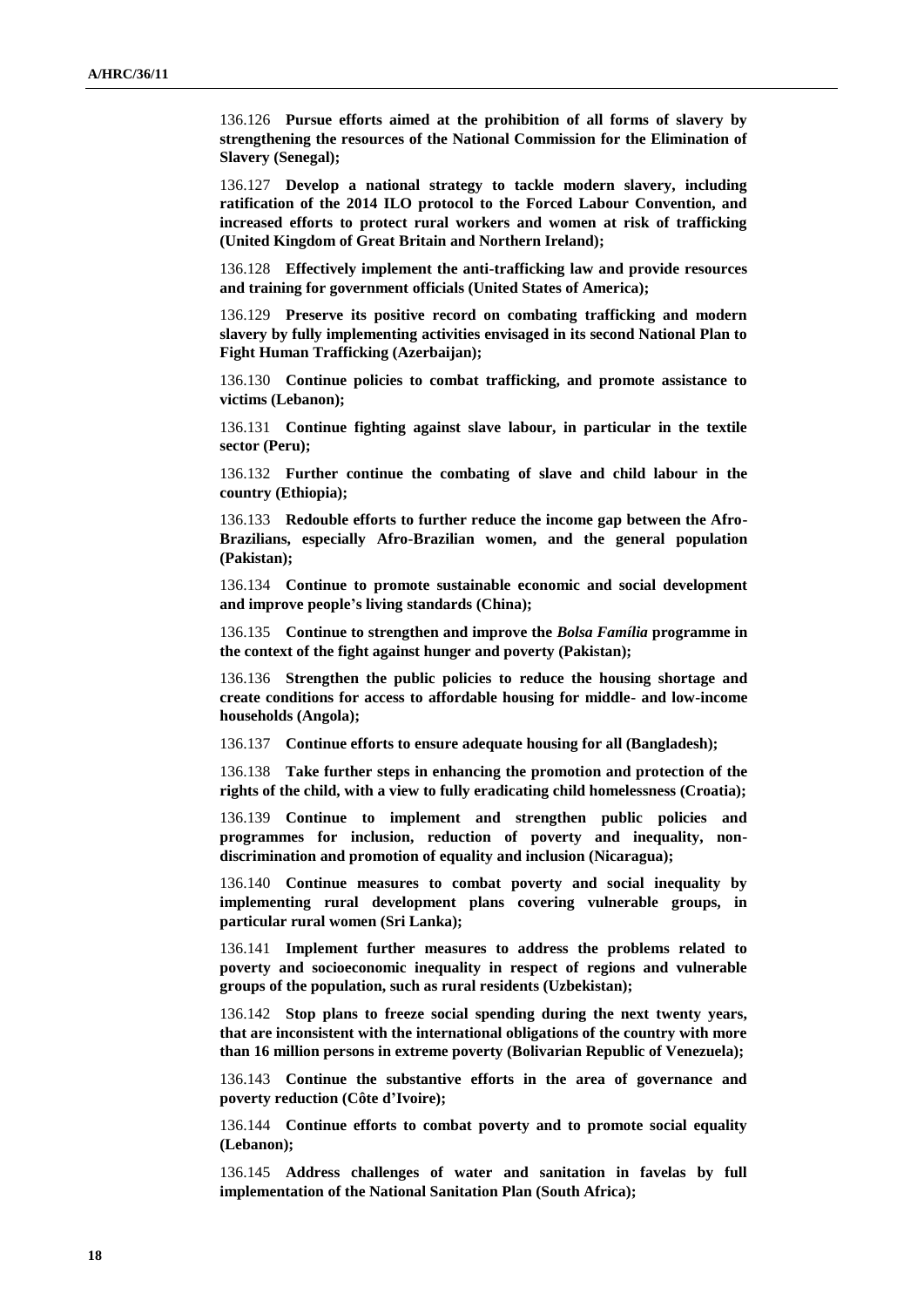136.146 **Take further efforts to improve access to water and sanitation, especially in the north and north-east of the country, through the effective implementation of the principle of equality, and to gradually reduce inequalities through the implementation of the National Sanitation Plan (Spain);**

136.147 **Strengthen endeavours to ensure access to safe drinking water and sanitation through installing water and sanitation networks (Turkey);**

136.148 **Further strengthen the social security system and effectively protect the rights of vulnerable groups (China);**

136.149 **Continue efforts to reduce unemployment rates, including strengthening vocational training programmes (Libya);**

136.150 **Strengthen policies on the elimination of inequalities in the access to employment on the grounds of gender or racial origin (Colombia);**

136.151 **Step up efforts to promote, in law and in practice, the inclusion of persons of African descent in the educational system and on the labour market by taking policy measures (Honduras);**

136.152 **Continue efforts to develop and implement inclusive health and education policies to benefit all segments of society (Nepal);**

136.153 **Continue strengthening efforts for providing quality and accessible health facilities and services to improve the disparity in life expectancy among the populations (Sri Lanka);**

136.154 **Continue reinforcing the policy on effective and qualitative access to health services for vulnerable populations, especially women of African descent who still remain the group with the highest mortality (Colombia);**

136.155 **Pursue the human and financial investments in the health and hospital services with the aim of reinforcing the health system (Morocco);**

136.156 **Widen health care to vulnerable groups, in particular women of minority groups (Republic of Korea);**

136.157 **Ensure continued effectiveness of strategies to combat HIV-AIDS, particularly among youth and other specifically affected groups (Bahamas);**

136.158 **Ensure access to reproductive health care, including high-quality prenatal care, and information on sexual and reproductive health, contraception and emergency contraception, and safe abortion to all women without discrimination (Switzerland);**

136.159 **Ensure universal access to comprehensive sexual and reproductive health services, without discrimination and in accordance with the commitments made, among others, in the Montevideo Consensus (Uruguay);**

136.160 **Continue the commitments made in terms of access to the voluntary termination of pregnancy in order to ensure full respect for sexual and reproductive rights (France);**

136.161 **Continue expanding access to voluntary termination of pregnancy in order to ensure the full recognition of sexual and reproductive rights (Iceland);**

136.162 **Reduce maternal, child and infant morbidity and mortality by promoting effective assistance measures during pregnancy and at the moment of birth (Iceland);**

136.163 **Improve health care to further reduce child mortality (Islamic Republic of Iran);**

136.164 **Develop further the National Policy of Primary Attention and the National Education Plan 2014-2024 (Israel);**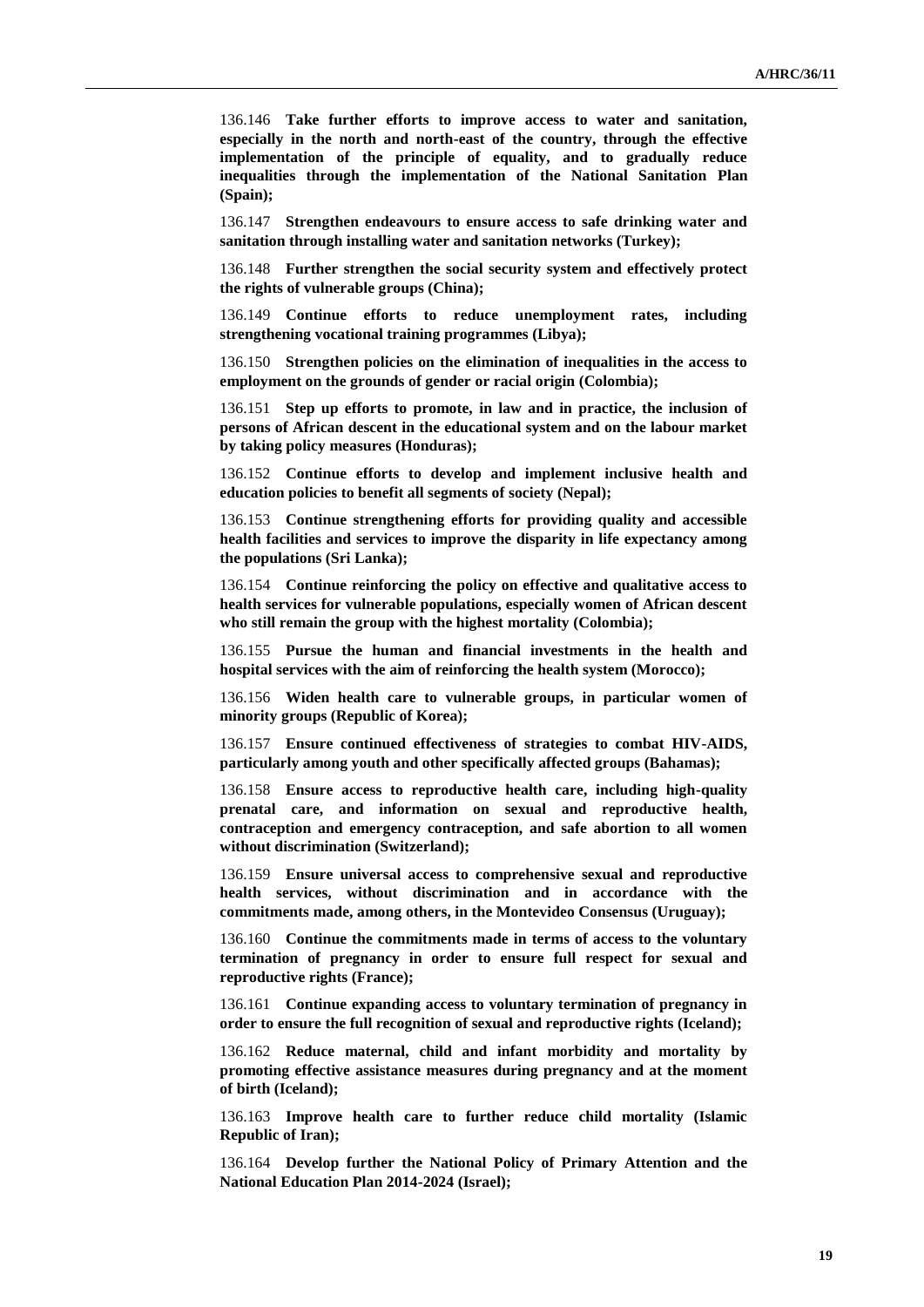136.165 **Continue to take measures for improving quality of education, and reducing inequality of education caused by income level and social status (Japan);**

136.166 **Ensure adequate funding in implementing the National Education Plan, and undertake progress reports on its implementation to improve transparency and accountability (Malaysia);**

136.167 **Pursue efforts aimed at ensuring an inclusive education within the framework of the National Plan on Education 2014-2014, in particular in rural areas (Morocco);**

136.168 **Continue implementing high-quality intercultural education (Peru);**

136.169 **Promote educational opportunities to all children in accordance with the Incheon Declaration on Education 2030 (Republic of Korea);**

136.170 **Follow up on the implementation of the Incheon Declaration for inclusive and equitable quality education (Turkey);**

136.171 **Continue the implementation of the education plan of 2014-2016 (Sudan);**

136.172 **Increase investment in education infrastructure and promote the educational level in rural areas (China);**

136.173 **Improve the quality of public education, particularly for those who live below the poverty line, particularly Afro-Brazilians, with focus on psychological health and integrating psychosocial elements in order to achieve a better learning environment (Haiti);**

136.174 **Continue strengthening efforts to eliminate discrimination, including racial discrimination in education (Indonesia);**

136.175 **Set up plans promoting inclusive education of ethnic minorities, which have high levels of school dropout (Paraguay);**

136.176 **Continue to implement new policies and expand the coverage and scope of existing ones, to better promote gender equality, in particular for women in the countryside and low-income families (Singapore);**

136.177 **Adopt a law to protect vulnerable women, particularly low-income housewives (United Arab Emirates);**

136.178 **Continue the efforts to implement the "Women Living without Violence" programme launched in 2013 (Russian Federation);**

136.179 **Pursue efforts to combat violence against women and promote the rights of women (Sudan);**

136.180 **Continue efforts to combat violence, particularly against women (Tunisia);**

136.181 **Take measures to stop violence that has cost the lives of more than five thousand women, and caused more than 500,000 rapes in the last year (Bolivarian Republic of Venezuela);** 

136.182 **Strengthen efforts to reduce gender inequalities including to prevent death resulting from violence against women, and to encourage increased reporting of cases of rape (Bahamas);**

136.183 **Extend the "Women Living without Violence" programme, with particular attention to women and girls living in the countryside and to women and girls of Afro-Brazilian descent (Belgium);**

136.184 **Continue its efforts to combat violence against women and girls (Egypt);**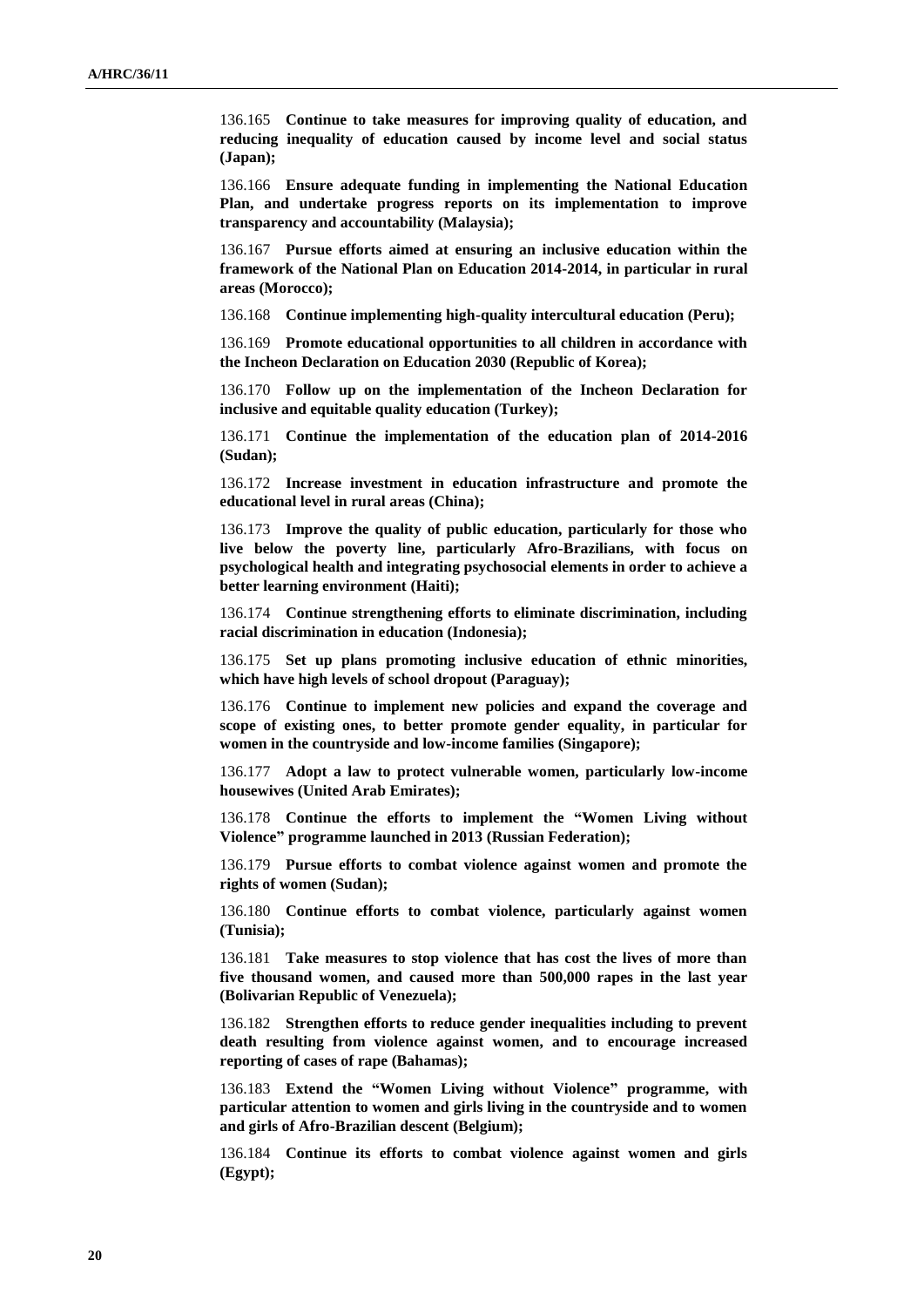136.185 **Combat domestic violence and high maternal mortality rates suffered by women, in compliance with the Convention on the Elimination of All Forms of Discrimination against Women (Estonia);**

136.186 **Strengthen measures to eliminate violence and discrimination against women and girls, particularly in rural and remote areas (Islamic Republic of Iran);**

136.187 **Take measures to combat violence against women and children (Iraq);**

136.188 **Continue to adopt and implement effective measures to fight violence against women (Italy);**

136.189 **Strengthen its capacity-building programmes for judges and legal personnel on women's rights and violence against women (Thailand);**

136.190 **Strengthen the capacity of police in cases of violence against women by expanding training and developing protocols to respond to cases effectively (Canada);**

136.191 **Further strengthen mechanisms fostering prosecution of all perpetrators of sexual and gender-based violence (Slovakia);**

136.192 **Take measures to reduce the number of cases of violence against women and bring the perpetrators to justice (Togo);** 

136.193 **Follow up on the infrastructure of safe houses for abused women and make sure the legal framework is widely implemented and reaches women's reality (Austria);**

136.194 **Increase its focus on policy implementation to combat family violence, and in particular violence against women and children (Australia);**

136.195 **Strengthen policies and programmes to address violence against women and combat child prostitution (Indonesia);**

136.196 **Ensure the effective implementation of measures to prevent, punish and eradicate all forms of violence and discrimination against women and lesbian, gay, bisexual, transgender and intersex persons (Mexico);**

136.197 **Further promote the participation of women in politics and government (Timor-Leste);**

136.198 **Put effective measures in place in order to increase the number of women at all levels of the decision-making process (Belgium);**

136.199 **Guarantee the rights of the child and create the best alternative for improving the current system of youth accountability, in compliance with the International Convention on the Rights of the Child (Estonia);**

136.200 **Adopt policies and programmes to strengthen the rights of children and adolescents in the field of education, training and health (United Arab Emirates);**

136.201 **Continue the efforts directed towards the promotion of the rights of the child (Armenia);**

136.202 **Prioritize family-type care settings and foster families over institutionalized placements and include foster care as an important instrument within the special protection measures for children (Serbia);**

136.203 **Further strengthen its efforts to enforce the "Boy Bernardo Act" and promote positive, non-violent and participatory forms of child-rearing and discipline (Liechtenstein);**

136.204 **Adopt comprehensive policies to combat sexual harassment, especially against children and adolescents, including those in street situations or living in placement institutions (Maldives);**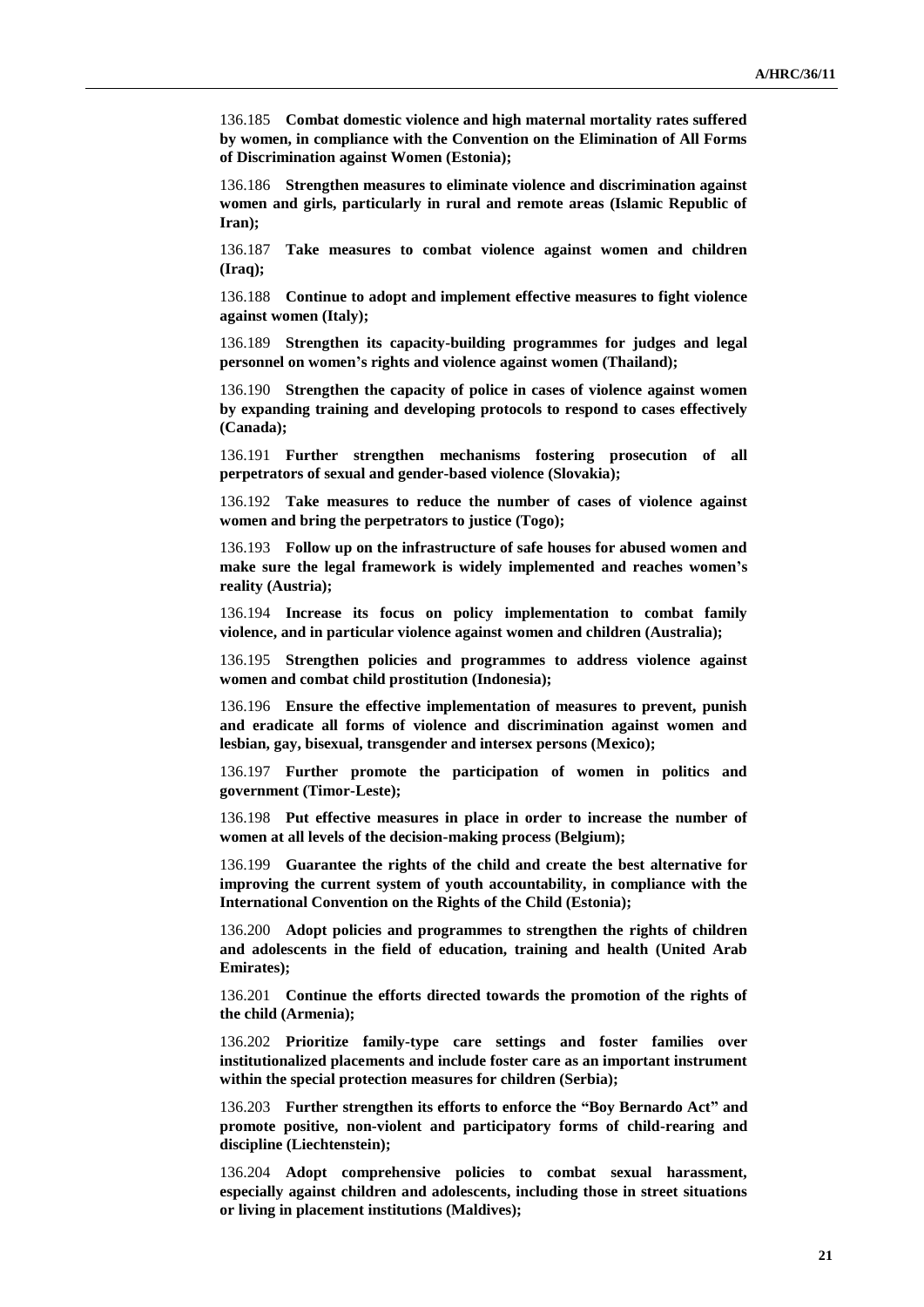136.205 **Further strengthen programmes to address child labour, in particular through inspection, investigation, and preventative measures such as improving socioeconomic conditions for children and ensuring access to education (Liechtenstein);**

136.206 **Reject proposed Constitutional amendments and draft bills that seek to reduce the age of criminal responsibility (Uruguay);**

136.207 **Continue to eliminate discrimination against children in street situations and rural areas as well as children with disabilities and against other minority groups and take all necessary measures to prevent abuse of their vulnerabilities (Turkey);**

136.208 **Take all necessary measures to effectively eliminate the incidence of child, early and forced marriage (Sweden);**

136.209 **Continue its efforts to provide the necessary assistance for vulnerable groups, particularly persons with disabilities (Myanmar);**

136.210 **Pursue its commitment to ensure fully the respect of human rights of persons with disabilities, namely that these persons enjoy an adequate standard of living, including in rural areas (Portugal);**

136.211 **Continue its efforts to consolidate the rights of persons with disabilities (Egypt);**

136.212 **Combat discrimination of any kind against persons with disabilities, and take specific measures to improve the standard of living for such persons (Islamic Republic of Iran);**

136.213 **Continue to reinforce the implementation of public policies regarding persons with disabilities (Libya);**

136.214 **Continue its efforts on further strengthening the rights of women, children and persons with disabilities (Mongolia);**

136.215 **Implement measures in support of enhanced participation of people with disabilities in the workforce (Israel);**

136.216 **Continue its efforts to increase the level of employment of persons with disabilities in the open labour market and take specific measures for women with disabilities (State of Palestine);**

136.217 **Develop and implement policy to address child mortality, malnutrition, health, education and access to sanitation, of indigenous people (South Africa);**

136.218 **Adopt effective measures to support Indigenous Peoples, including by ensuring food, health services, schools, and access to sanitary services and by creating conditions for higher incomes (Russian Federation);**

136.219 **Continue to promote the rights of communities of African descent, in particular children's rights (Senegal);**

136.220 **Continue to improve procedures to ensure the rights of people of African descent (El Salvador);**

136.221 **Ensure the equal access of Afro-Brazilians to poverty reduction policies and social security benefits as a means of protection of their fundamental rights (Botswana);**

136.222 **Continue proactive measures to promote rights of indigenous peoples as well as of the Afro-Brazilian population and ensure their well-being (Bangladesh);**

136.223 **Guarantee the constitutional rights of Indigenous peoples including by ensuring the National Indian Foundation has the necessary resources to carry out its work, particularly relating to the demarcation of Indigenous**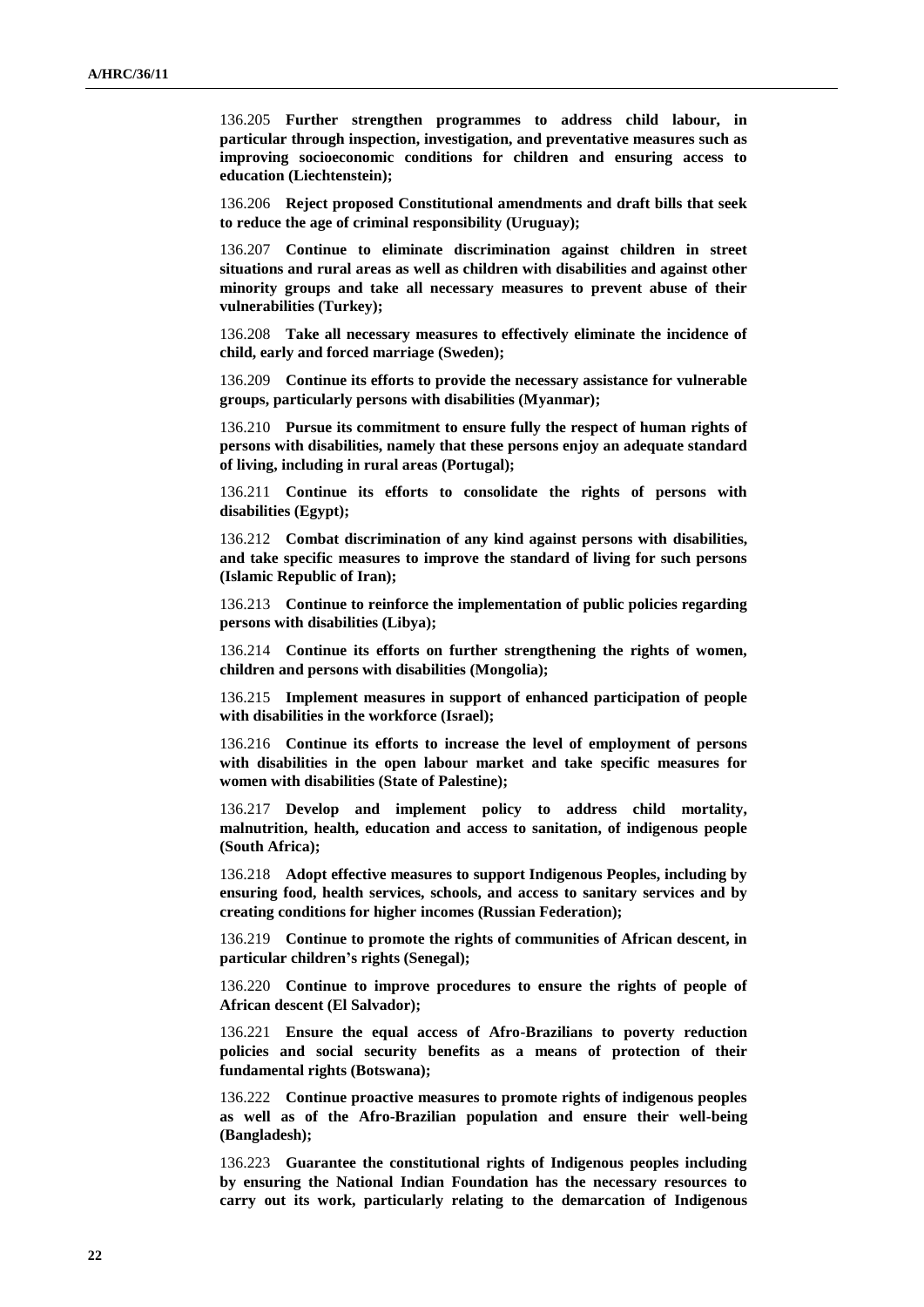**lands, and take measures to conclude investigations into all killings of Indigenous Peoples (Canada);**

136.224 **Ensure that indigenous peoples and other minorities are protected against all forms of discrimination (Philippines);**

136.225 **Establish mechanisms to eradicate stigma and discrimination against indigenous groups and ethnic minorities, including awareness-raising among public officials, accountability and redress mechanisms (Mexico);**

136.226 **Ensure that the rights of indigenous people and respect of the environment and biodiversity are taken into due consideration in economic activities (Holy See);**

136.227 **Strengthen coordination between the Brazilian Institute of the Environment and Renewable Natural Resources and the Brazilian National Indian Foundation (Maldives);**

136.228 **Take measures to combat violence and discrimination against indigenous peoples (Togo);**

136.229 **Establish and implement a clear procedure for free, prior and informed consultation that would ensure full participation of indigenous peoples in the decision-making process regarding any major project impacting on their way of life (Republic of Moldova);**

136.230 **Guarantee adequate consultation and full participation of indigenous peoples in all legislative and administrative measures affecting them, protect indigenous people including indigenous human rights defenders from threats and attacks, and protect their land rights, in particular by strengthening protection programmers, completing pending land demarcation processes and providing adequate funding and capacity to the Indian National Foundation (FUNAI) (Germany);**

136.231 **Continue its efforts to establish effective consultation processes with indigenous communities with respect to any project that may affect the land or livelihoods of indigenous peoples (El Salvador);**

136.232 **Ensure an effective consultation process with indigenous peoples in all decision-making that might affect them (Estonia);**

136.233 **Ensure indigenous peoples adequate consultation as well as full participation in all legislative or administrative measures affecting them (Iceland);**

136.234 **Ensure that indigenous peoples are protected from threats, attacks and forced evictions (Norway);**

136.235 **Continue to invest in poverty alleviation policies and to ensure more effective and targeted implementation, so as to reduce social and economic inequality, in particular for rural populations and indigenous peoples (Singapore);**

136.236 **Adopt an effective plan of action for the demarcation of indigenous lands and provide the necessary financial resources to ensure an effective policy for the protection of the rights of indigenous peoples and to prevent landrelated conflicts (Switzerland);**

136.237 **Continue its process of demarcation of indigenous lands (Peru);**

136.238 **Take necessary measures to resolve and prevent conflicts related to land issues and to complete the land demarcation processes deriving from Article 231 of the 1988 Constitution (France);**

136.239 **Speed up through executive action the processes of demarcation and protection of the lands of indigenous peoples and protect their respective rights (Cabo Verde);**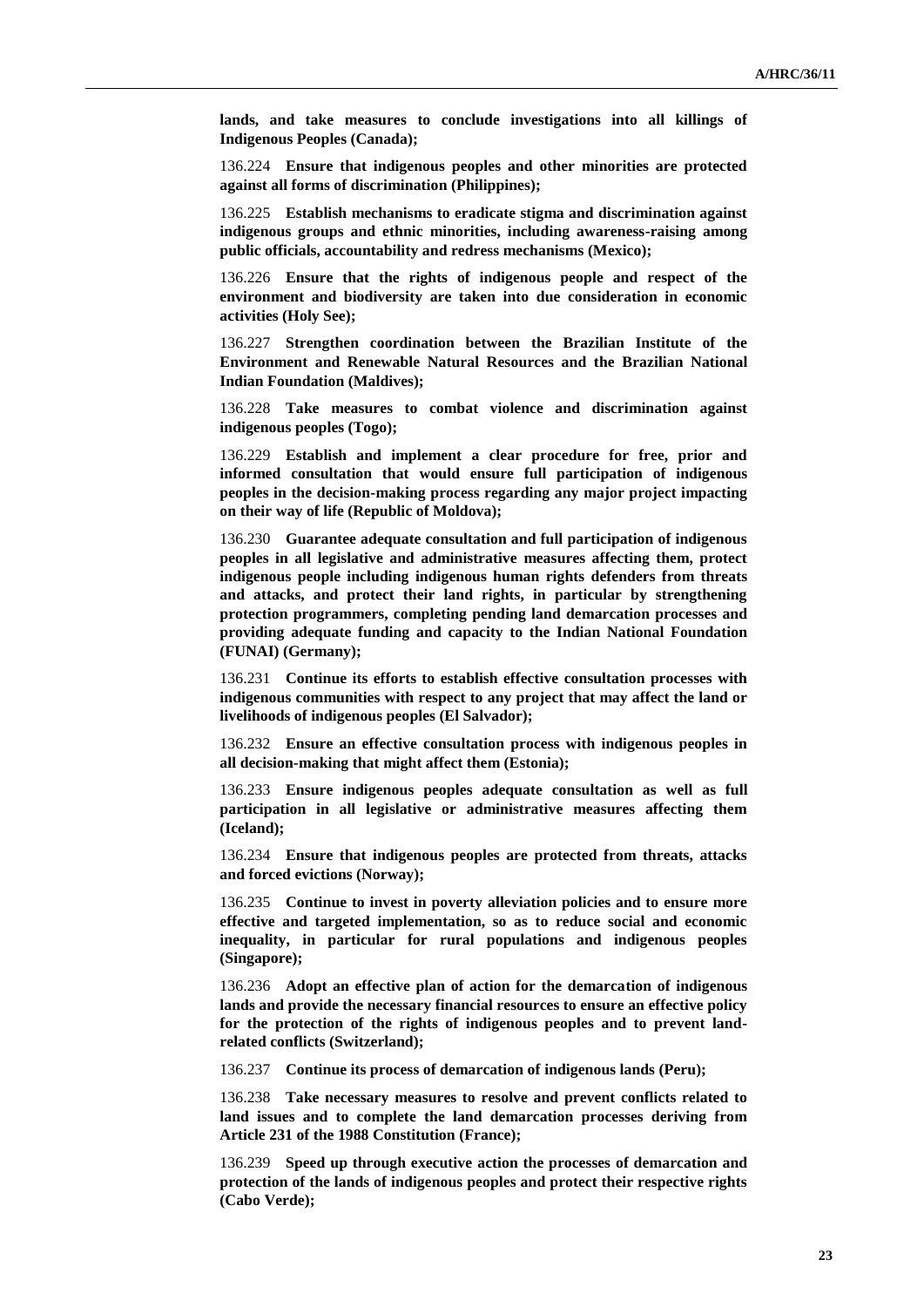136.240 **Advance with the agenda for the indigenous peoples' right to free, prior and informed consent (Norway);**

136.241 **Strengthen human rights protection mechanisms for Indigenous Peoples, with special attention to ensure the human rights of indigenous girls and boys (Paraguay);**

136.242 **Develop and implement a comprehensive strategy on fighting discrimination and marginalization of indigenous peoples (Republic of Moldova);**

136.243 **Continue efforts aimed at fostering inclusive social dialogue with all ethnic groups in Brazilian society (Holy See);**

136.244 **Implement the recently approved new Migrants Law and its human rights perspective on the migration issue (Timor-Leste);**

136.245 **Implement the new Migrants Law fully (Greece);**

136.246 **Expand government-funded resettlement services to newly arrived refugees and ensure a right to an adequate standard of living through the establishment of a National Plan of Local Integration (Canada).**

137. **All conclusions and/or recommendations contained in the present report reflect the position of the submitting State(s) and/or the State under review. They should not be construed as endorsed by the Working Group as a whole.**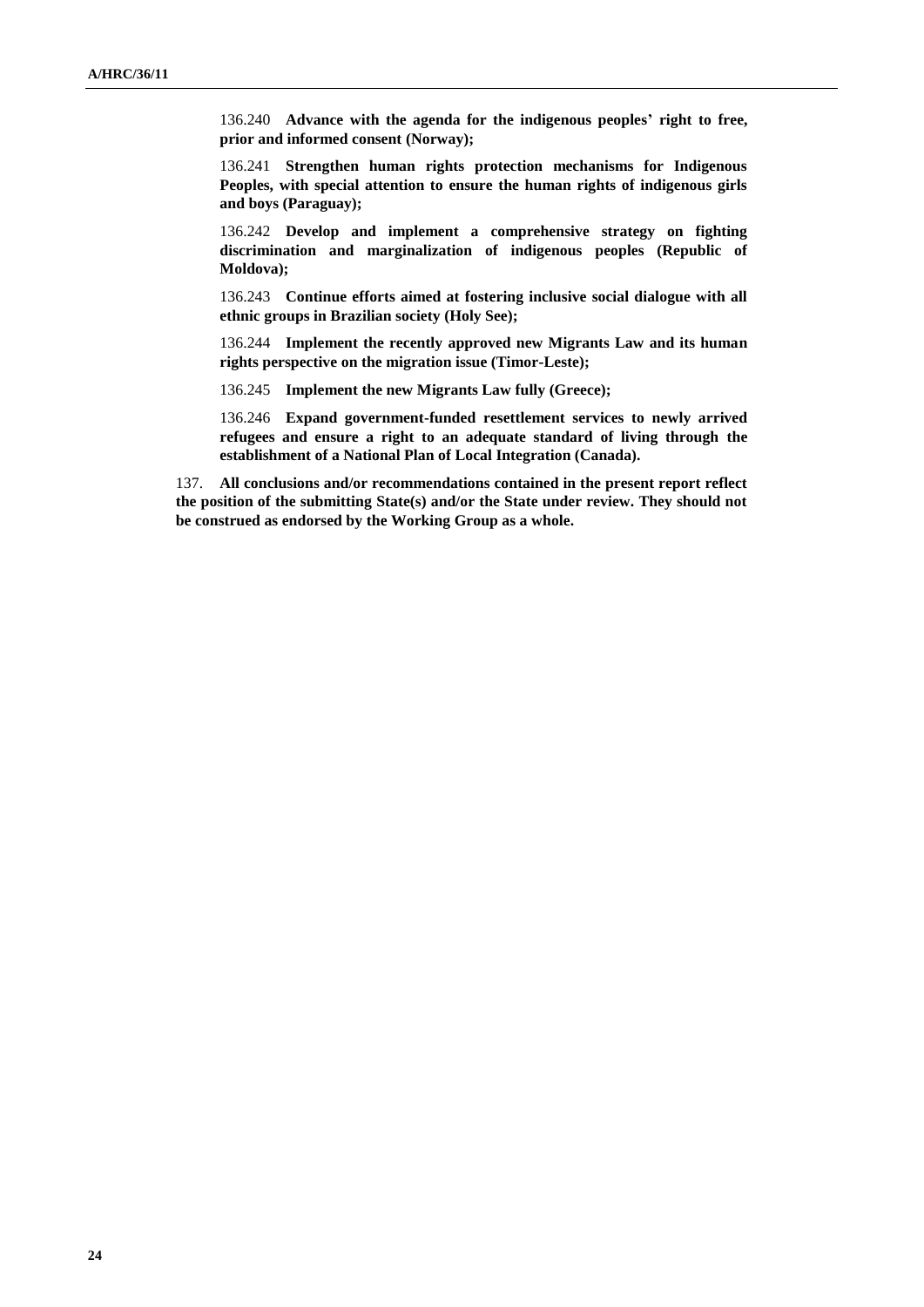## **Annex**

### **Composition of the delegation**

The delegation of Brazil was headed by H.E Luislinda Dias de Valois Santos and composed of the following members:

- Fernando Simas Magalhães, Ambassador, Undersecretary General for Political Affairs, Europe and North America of the Ministry of Foreign Affairs;
- Maria Nazareth Farani Azevêdo, Ambassador, Permanent Representative, Permanent Mission of Brazil to the United Nations Office and other International Organizations in Geneva;
- Maria Helena Guimarães de Castro, Deputy Minister of Education;
- Marco Pellegrini, Special Secretary for the Rights of the Person with Disabilities;
- Juvenal Araújo Junior, Special Secretary of Policies for the Promotion of Racial Equality;
- Claudia Vidigal, National Secretary for the Rights of Children and Adolescents;
- João Lucas Quental Novaes de Almeida, Minister Counsellor, Permanent Mission of Brazil to the United Nations Office and other International Organizations in Geneva;
- Pedro Luiz Dalcero, Minister Counsellor, Permanent Mission of Brazil to the United Nations Office and other International Organizations in Geneva;
- Pedro Marcos de Castro Saldanha, Minister, Head of the Human Rights Division of the Ministry of Foreign Affairs;
- Nicola Speranza, Secretary, International Advisor, Ministry of Cities;
- Maria Auriana P. Diniz, International Advisor, Ministry of Education;
- Maria Inês Fini, President of the National Institute of Educational and Research and Studies — INEP, Ministry of Education;
- Thereza de Lamare, Director, Department of Programatic and Strategic and Actions, Ministry of Health;
- Carlos Eduardo da Cunha Oliveira, Counselor, Permanent Mission of Brazil to the United Nations Office and other International Organizations in Geneva;
- Durval Pereira, Secretary, Deputy Head of the Social Affairs Division of the Ministry of Foreign Affairs;
- Nathanael de Souza e Silva, Secretary, Advisor, Department of Human Rights and Social Affairs of the Ministry of Foreign Affairs;
- Cristina Vieira Machado Alexandre, Secretary, Permanent Mission of Brazil to the United Nations Office and other International Organizations in Geneva;
- Igor da Silva Barbosa, Secretary, Permanent Mission of Brazil to the United Nations Office and other International Organizations in Geneva;
- Comarci Eduardo Moreaux Nunes Filho, Secretary, Advisor, Ministry of Foreign Affairs;
- Victoria Balthar de Sousa Santos, Secretary, Permanent Mission of Brazil to the United Nations Office and other International Organizations in Geneva;
- Ezequiel Gerd Chamorro Petersen, Secretary, Permanent Mission of Brazil to the United Nations Office and other International Organizations in Geneva;
- Márcia Canário de Oliveira, Secretary, Permanent Mission of Brazil to the United Nations Office and other International Organizations in Geneva;